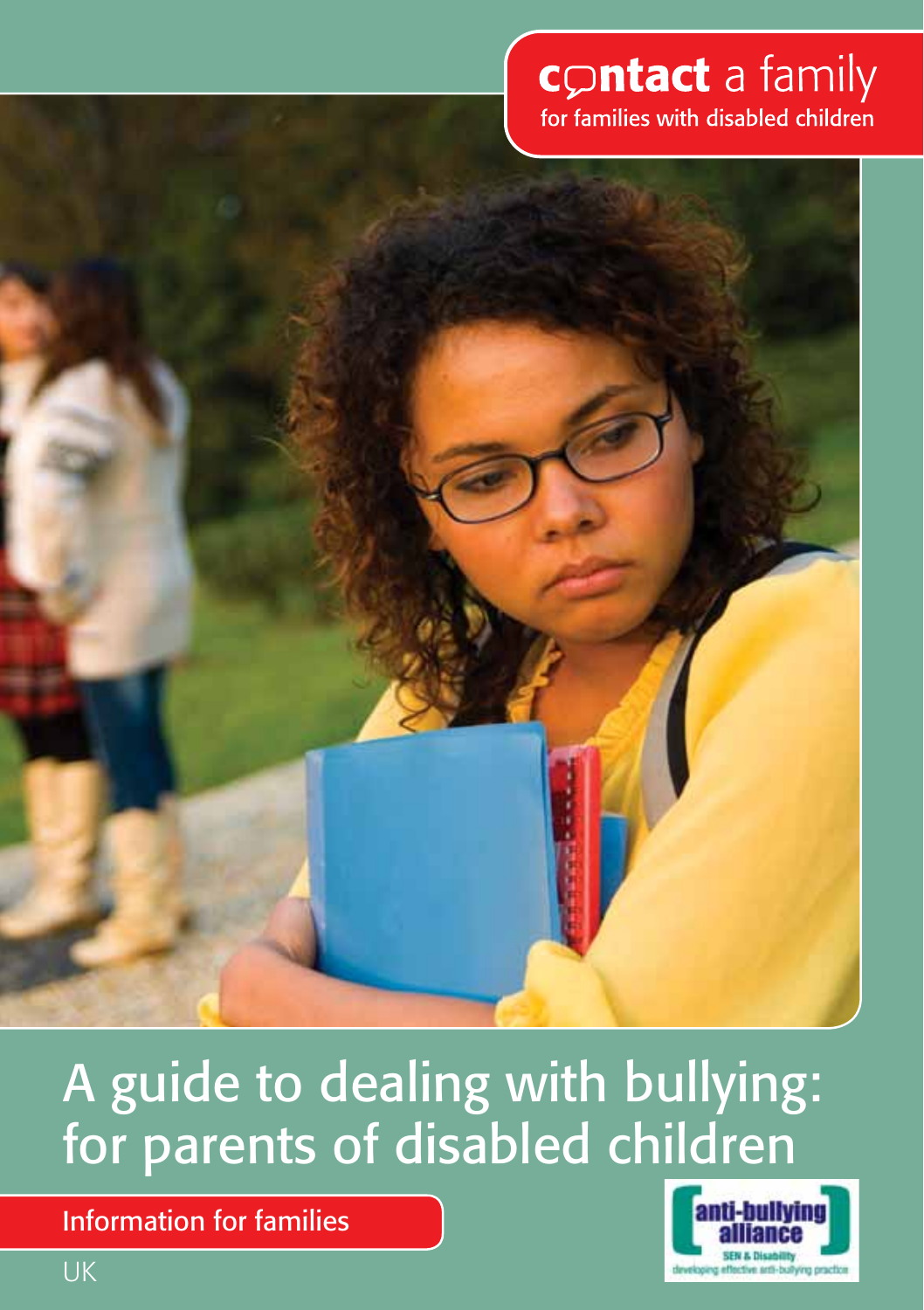# Introduction

Parents can feel a range of emotions when they discover their child is being bullied. While initial feelings may include isolation, anger, sadness and guilt, it is important for you to remember there is a way forward.

This guide is for parents of disabled children. It contains information about spotting the signs of bullying, the action you can take, your child's rights and stories and tips from other parents. We hope this guide will give you ideas about preventing and stopping bullying.

We spoke to a number of parents of disabled children who helped us to write and update this guide. The quotes we included are their stories, thoughts and experiences. We thank them for sharing their insight and experience.

Throughout this guide we use the term 'disabled children'. We use this term to include disabled children, children with special educational needs (SEN), children with a medical condition and children with additional needs.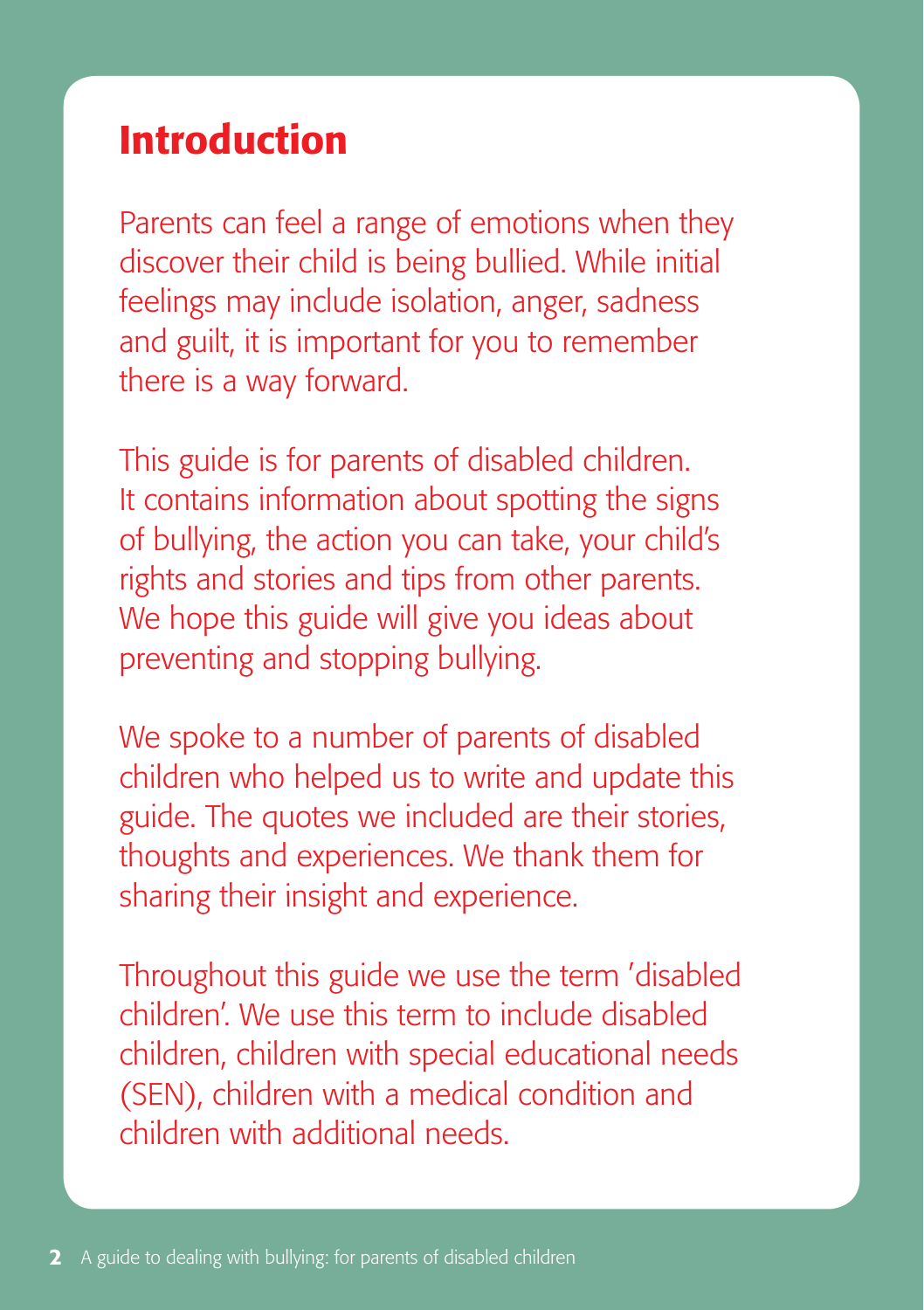# <span id="page-2-0"></span>**Contents**

| Coping with the effects of bullying and developing strategies to stop it  8 |    |
|-----------------------------------------------------------------------------|----|
|                                                                             |    |
|                                                                             | 20 |
|                                                                             |    |
|                                                                             |    |
|                                                                             |    |
|                                                                             | 29 |
|                                                                             | 29 |
|                                                                             |    |
|                                                                             |    |

# What is bullying?

Bullying can take place anywhere: in schools, in the wider community and online. Although bullying can take place between two people, it often involves the presence of others.

The Anti-Bullying Alliance defines bullying as 'the repetitive, intentional hurting of one person by another, where the relationship involves an imbalance of power. Bullying can be carried out physically, verbally, emotionally or through cyberspace.'

Bullying is often aimed at certain groups of people, for example because of race, religion, disability or sexuality. Bullying can be:

- verbal: name calling, insulting, teasing
- physical: pushing, shoving, hitting, kicking, damage to personal property and belongings
- indirect: spreading nasty stories. exclusion from friendship groups, rumour spreading
- cyberbullying: sending nasty text messages, email, Facebook and other social media posts, sharing photos on forums, websites and instant messages.

Disabled children may also experience forms of bullying like:

- manipulative bullying: where a person is controlling someone
- conditional friendship: where a child thinks someone is being their friend but times of friendliness are alternated with times of bullying
- exploitative bullying: where features of a child's condition are used to bully them.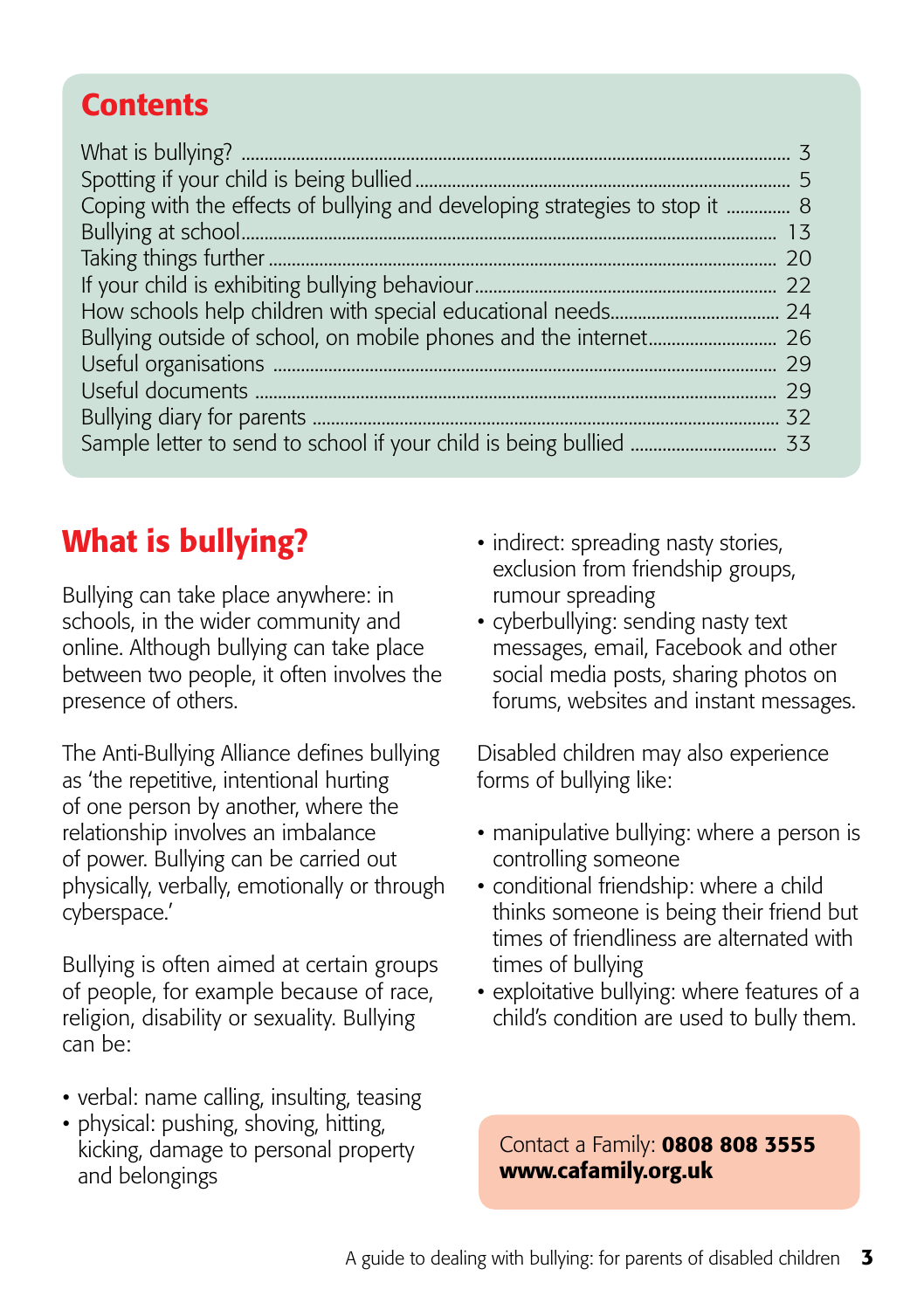*"He wanted to please them, wanted to be friends, so he didn't see it as a problem."*

*"It wasn't long before people realised that they could take advantage of her."*

*"He's hypersensitive to smell. They'd spray deodorant in the room so he had to leave the room."*



#### Disabled children are more vulnerable to bullying

Published research suggests that disabled children are more likely to be bullied and that children with combinations of difficulties are more likely to be affected.<sup>1</sup> A survey by the charity Mencap discovered that eight out of 10 children with a learning disability have been bullied.

#### Why are disabled children more vulnerable to bullying?

Disabled children may be more vulnerable to bullying because:

- of negative attitudes towards disability
- of a lack of understanding of different disabilities and conditions
- they may be seen as 'different'
- they may not recognise that they are being bullied
- they may be doing different work or have additional support at school
- they may be more isolated than others due to their disability
- they may have difficulties telling people about bullying
- they may find it harder to make friends as a result of their condition
- they may exhibit bullying behaviour
- they may experience lots of change; for example, moving from a mainstream to a special school, or spending periods of time in hospital.

It is understandable to feel worried, but it's important to remember that not all disabled children are bullied.

*"Don't assume your child is going to be bullied but be prepared in case they are."*

*"Prepare your child for school. If you're worried that they're going to be a target for bullies think, 'How do I prepare them for this?' Build their self-confidence and self-esteem."*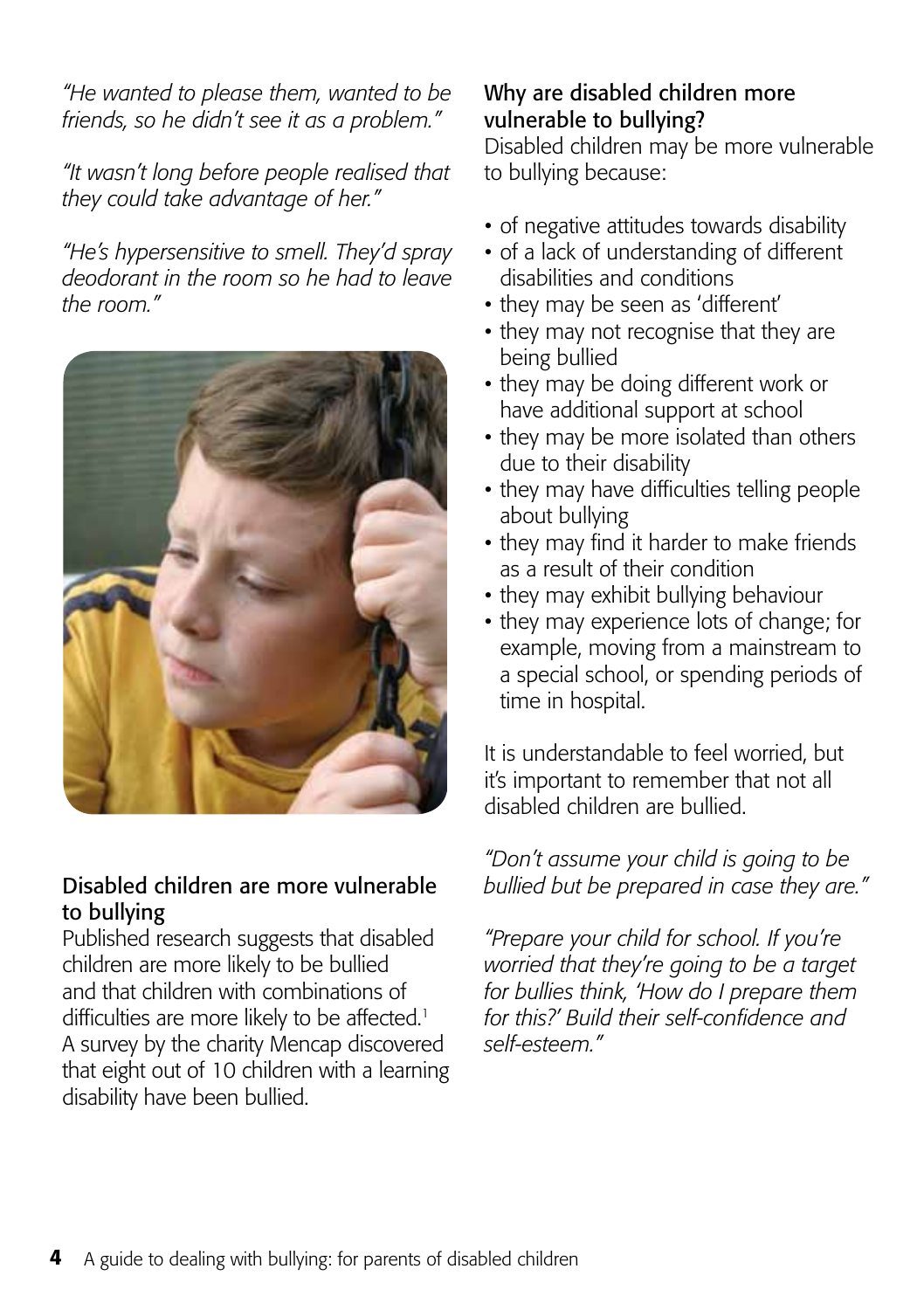# <span id="page-4-0"></span>Spotting if your child is being bullied

It might be hard to know if your child is being bullied. Some children hide their feelings and don't find it easy to tell an adult what is happening. Children with communication difficulties may not understand they are being bullied or may have difficulty in telling someone what is happening.

*"My son has been bullied on school transport. He was a victim of 'happy slapping' but didn't tell us about it because he thought the boys were being his friends. We found out about it, not from our son, but through a friend whose daughter had come home crying as she was so upset about what she had witnessed on the bus."*

*"It's really hard to find out from him what's happening. He doesn't realise that it's bullying and that they're not just playing."*

#### Tips from parents on how to spot signs a child is being bullied

We asked parents how they realised their child was being bullied. They came up with a number of clues to look for:

- becoming withdrawn
- coming home with cuts and bruises
- refusing to go to school or a youth club – anywhere where the bullies are
- doing less well at their schoolwork
- changes in their mood becoming depressed, angry, unhappy
- changes in their behaviour, for example wetting the bed
- showing aggression at home with

siblings and other family members

- feeling anxious
- sleep problems
- getting more headaches, stomach aches and other minor illnesses
- wanting to change their journey or time of their journey to school.

*"He looked really fed up and was quieter than usual. He felt sick on a Monday morning which I think was anxiety. I knew something wasn't quite right."*

*"He'd be upset in the morning, saying he didn't want to go. He'd think of anything to try and get out of going to school he was so unhappy."*

*"He was coming home with his clothing torn, his hood missing, sometimes with bruises on him. He was often upset and started having nightmares."*

Some children, though, do tell their parents that they're being bullied.

*"We were lucky. When it started, she told us straight away."*

# Talking to your child

If you think your child is being bullied, try to talk to them about it. However, some children find it hard to talk about it and will not respond to direct questioning.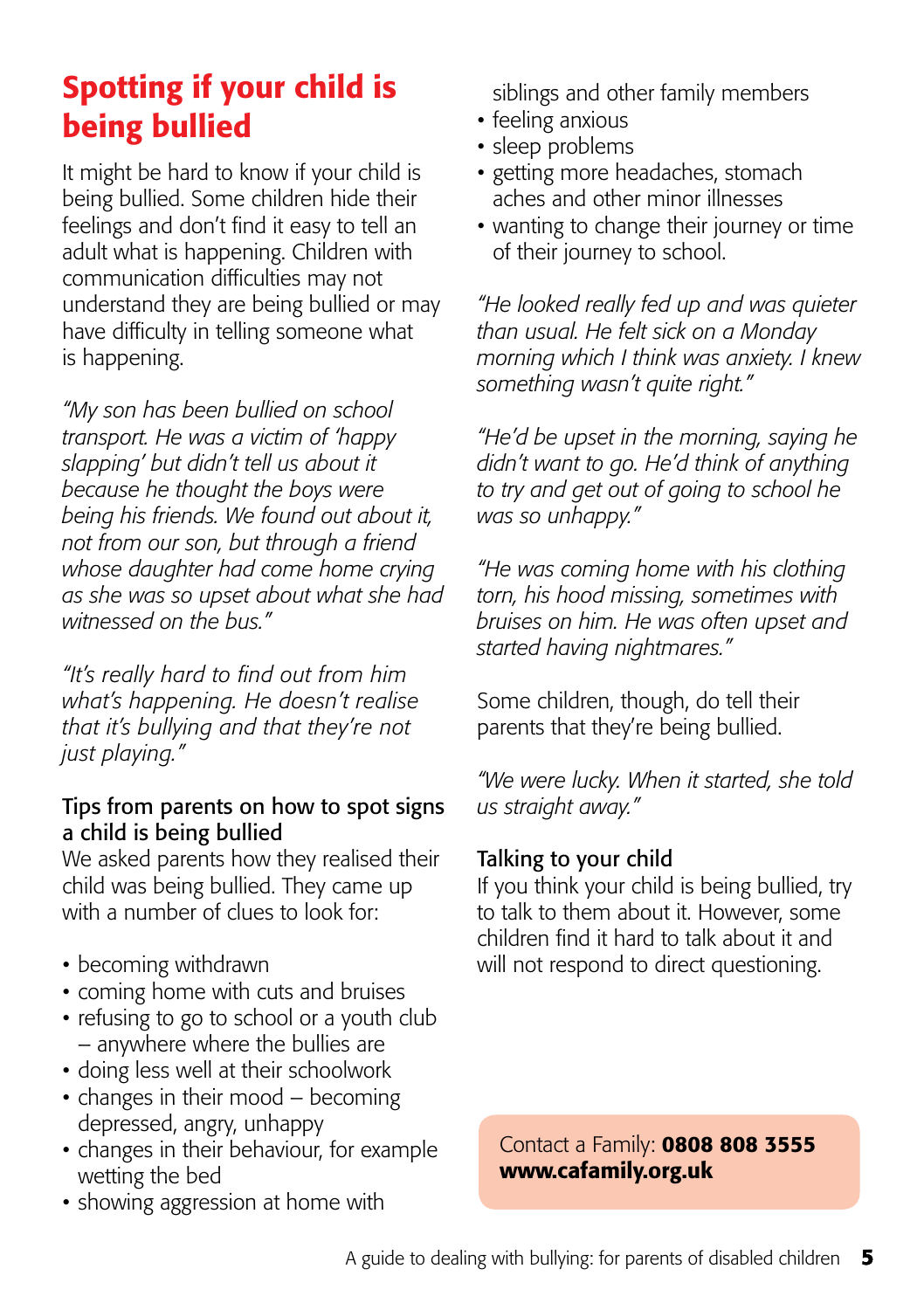

*"I didn't push the issue if he was reluctant to talk, I'd wait for him to open up. I'd ask him questions about his day, 'What did you have for lunch? Did you see so and so today? Did you play with him? Who did you play with?'"* 

#### Tips for talking to your child about being bullied

If you are worried that your child is being bullied, you could ask the following types of questions:

- what did you do at school today?
- who did you play with?
- what did you play?
- did you enjoy it?
- would you have liked to play with someone else or play different games?
- what did you do at lunchtime?
- is there anyone that you don't like at school? Why?
- are you looking forward to going to school tomorrow?

Ask questions to suit the needs of your child. The type of questions you ask may depend on the age of your child, their level of understanding and their anxiety about the situation.

*"I can't just ask him what happened at school, I have to skirt around the issue."*

*"When I asked about the bruises he would lie and say he fell over. Eventually after a couple of days and some gentle questioning from us, he then said what happened."*

#### If your child has difficulties explaining what is happening

If your child finds it hard to talk about being bullied, or has communication difficulties, you could:

• draw pictures of your child's day, or ask them to draw what has happened during their day. For example, you could draw pictures of them at break, at lunchtime, in the classroom, moving about the school, draw what games they played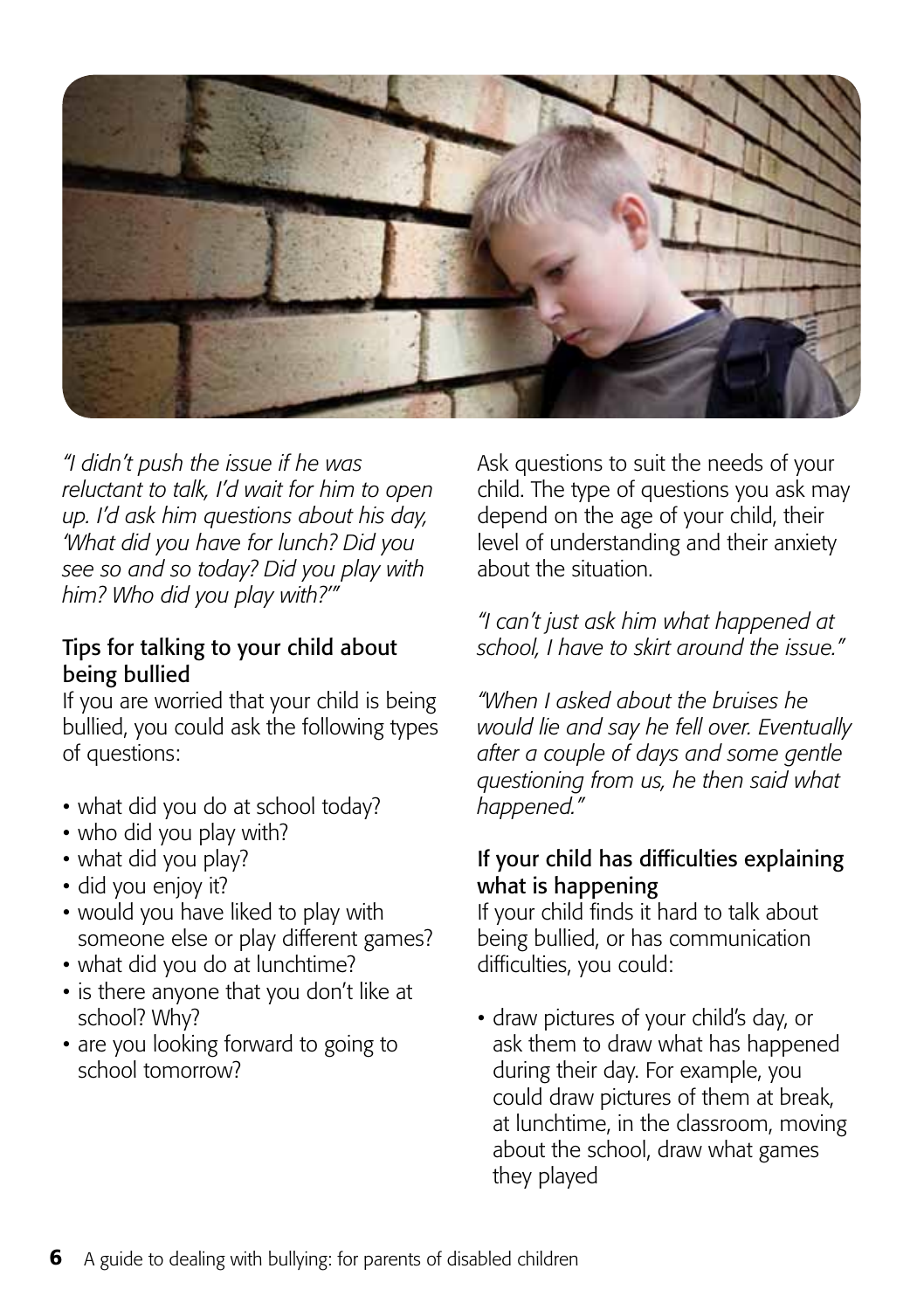- use toys, puppets or pets to encourage your child to talk. You could use them to tell a story of a child being bullied and show how important it is to tell someone. Your child may feel more comfortable telling a toy or puppet what is happening
- use a diary system or a box where you and your child write comments and questions you can talk about later
- use scales to rate how your child is feeling at different times during their day. For example, you could use numbers or traffic light symbols, where the different numbers, or colours, mean different feelings. If you use a traffic light system, use green for feeling good, orange for okay and red for upset
- use pictures of faces showing different expressions to explain feelings. You could draw pictures of happy, sad, angry, crying faces and ask your child to choose one to match how they feel
- use visual prompts like pictures in books, communication boards (visual symbols organised by topic) and cue cards (that contain a message in a picture or written format).

*"I drew a diagram of a body and asked him to show me what had happened to him. It was horrible when I realised the extent of this."*

The National Autistic Society (NAS) has information about different communication tools and resources you could use. See page 31 for contact details.

"I can't just ask him what happened at school, I have to skirt around the issue." A parent

Mencap's antibullying campaign, 'Don't stick it, Stop it' has a website for children and young people with a learning disability, [www.dontstickit.org.uk](http://www.dontstickit.org.uk) that shows how bullying makes a cartoon character, Sam, feel and what he should do to change the situation.

#### How to respond if your child tells you they are being bullied

It's natural to be angry and upset when you find out your child is being bullied, but it's important to respond to your child calmly and quietly. If your child sees you get upset they may feel anxious and not tell you everything that's happened. Keep calm, this guide will help you understand what to do next and where to go for further help.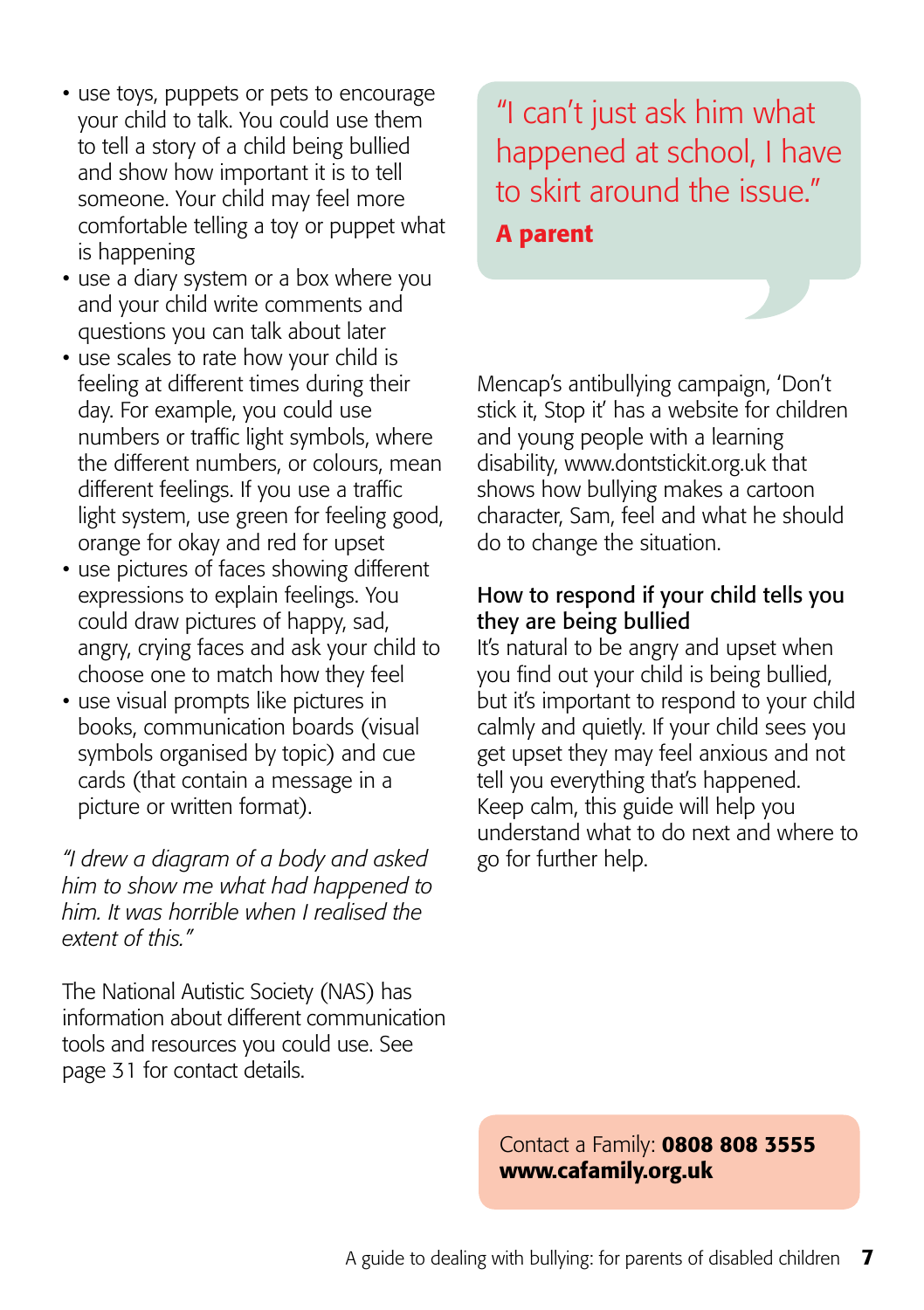# <span id="page-7-0"></span>Coping with the effects of bullying and developing strategies to stop it

#### The effects on your child

Being bullied is a horrible experience for any child, but the impact of bullying on disabled children may be different. For example, a child with communication difficulties may already find it hard to mix with others in social situations but if they are bullied, they may become more withdrawn. This means they might miss out on opportunities to develop their confidence and social skills.

*"She struggles with friendships and sustaining friendships. She's lost her self-esteem."*

### Support for your child

There are lots of ways to help develop your child's confidence. Many parents we talked to described different forms of support that had been put in place to help their child.

*"She has a mentor at the school which she sees once a week. They work on building her self-esteem and self-worth and help with friendships. They worked on her confidence and gradually brought her out of herself, building up the confidence she lost. It's so nice to see the difference."*

Your child can also find support on the phone, online and through support groups. Call our freephone helpline for more information and see 'Useful organisations' on page 29.

# How you can help your child deal with bullying

Disabled children may experience bullying in different ways and have different needs. A range of responses are needed. There is no 'one size fits all' approach. If people are bullying your child by text messages, on the phone, or online, see page 26.

*"Treat the child as an individual. Work with the situation, if something doesn't work find an alternative."*

Some children, due to the nature of their disability, might not be able to understand the process or the ideas behind some ways to help deal with bullying.

*"She was taught a few strategies but I'm not sure she used them. Some of it was too difficult, too abstract for her."*

Many parents we spoke to felt a range of emotions when they found out their child was being bullied, from anxiety and guilt to anger. It's important to try to remain calm and remember there is a way forward and steps you can take to help your child and change the situation.

*"I went to high anxiety within seconds. I wanted to get in there and get it sorted. It took an enormous effort and support from my partner to take stock of the situation and to be patient."*

*"I felt that I'd let her down because I didn't know. I really didn't know. It was my worst nightmare and so frightening. Why is this happening? Is it something I've done?"*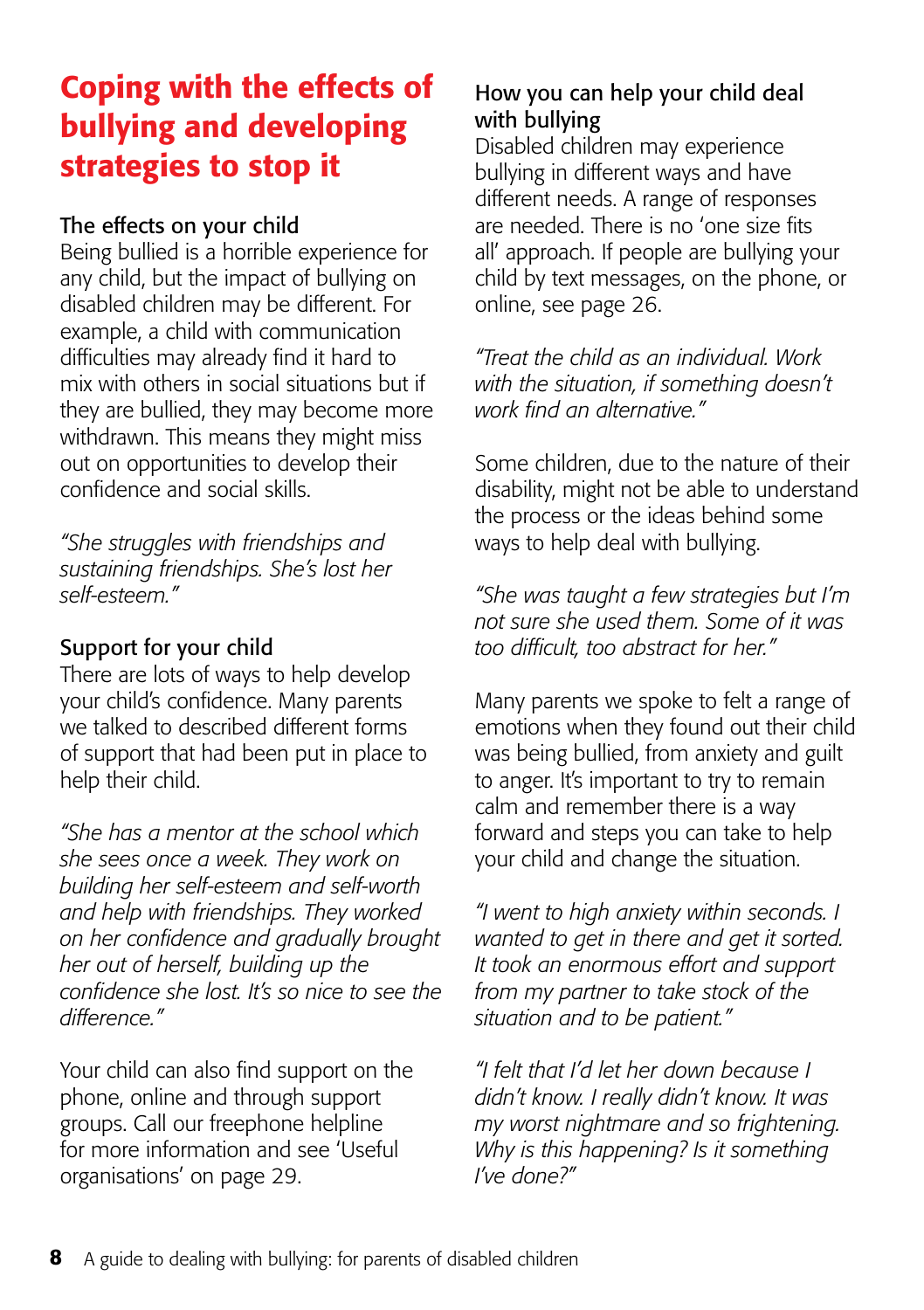#### Ideas parents suggested to us

We asked parents what they have done to deal with bullying and how they helped their children. Suggestions parents made include:

- Drawing pictures of the bullying and ways your child could deal with it. You could draw a cartoon strip which shows your child walking away from the bullying or telling someone. Then talk about the different responses, what might not work and which is best for your child.
- Using 'social stories' to help your child understand what bullying is and learn skills to cope with what's happening. Social stories describe a situation and focus on a few key points, such as what will happen and how people might react. The goal of social stories is to increase a child's understanding and make them more comfortable in different situations. You can use social stories to explain times and places where bullying might happen, like break times, assemblies, or queuing for lunch. The National Autistic Society has further information about social stories, see 'Useful organisations' on page 29.
- Giving your child the opportunity to safely express their feelings with you



- Drawing a map of the school and get your child to colour in different areas to show how safe they feel; for example, green for safe for the classroom, the toilets might be red for danger, or orange for the less visible parts of the playground.
- Practicing responses your child can use if they're bullied, like saying no, walking away confidently, telling someone.
- Working on social skills, reading facial expressions and body language, listening skills and tone of voice.
- Talk about bullying with your child at home, when appropriate.

You can find tips on dealing with the school on page 16.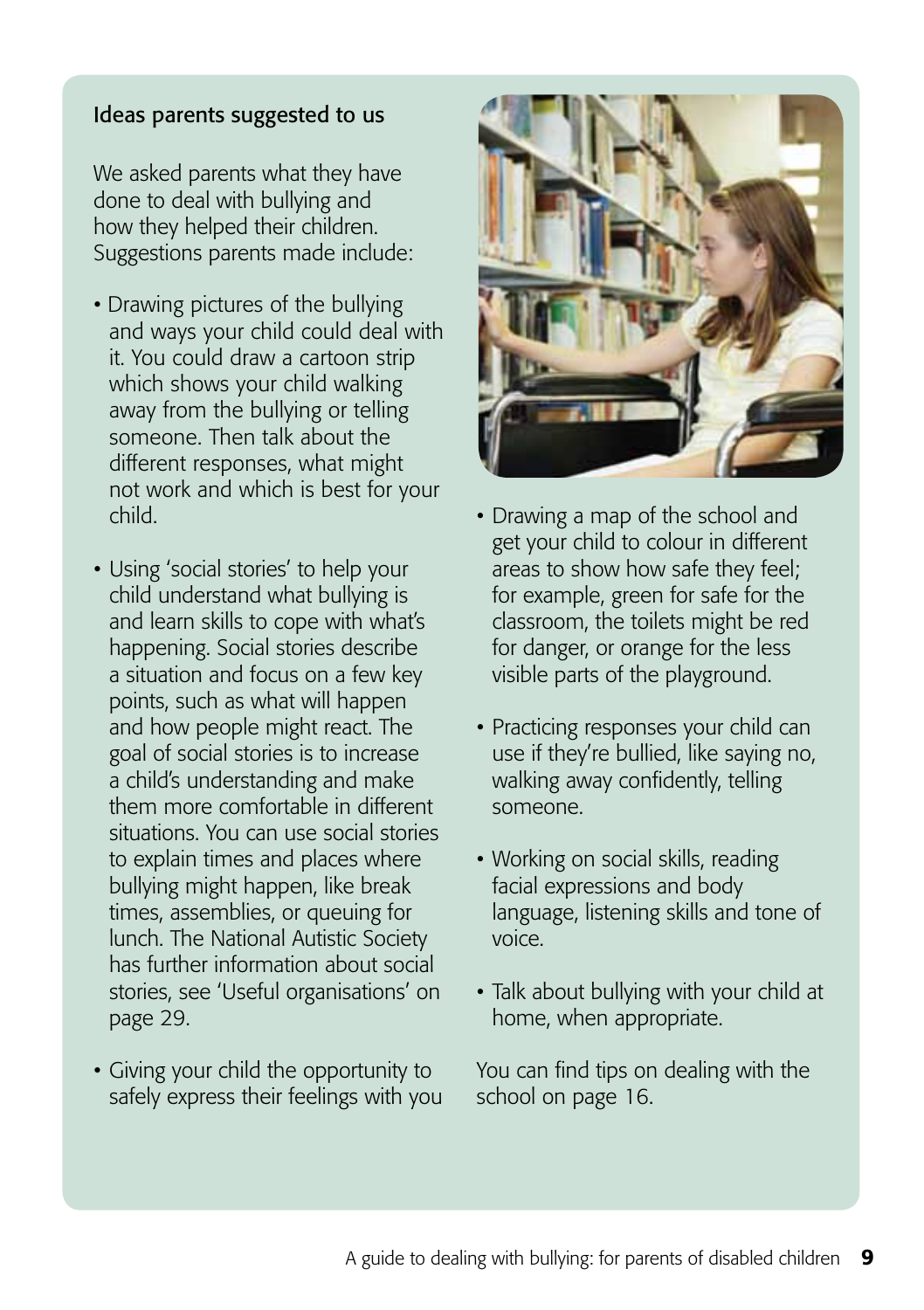It can be very difficult letting your child go to school after you find out they're being bullied.

*"At work, my mind used to wander. I'd be thinking, 'it's lunchtime, I hope he's okay.'"*

*"I felt sick with nerves making him go to school every day. I worried about what was happening."* 

#### Managing your feelings

It is natural to have these feelings but there are things you can do to help cope:

- talk about how you are feeling, perhaps with your family and friends
- if there is a support group for your child's condition, contact them. They will probably have had similar enquiries from other parents
- remember you're not alone and it can be resolved
- reassure yourself that you're doing a good job
- contact your local parent carer forum for support from other parents in your area, see 'Useful organisations', on page 29
- get support to help you deal with the situation from friends and family, and anti-bullying organisations
- enjoy time together as a family.

Call our freephone helpline on 0808 808 3555 for advice and details of local and national support groups.

*"Sometimes parents can feel that they have to handle this on their own. This doesn't have to be the case, support is out there. You're not the only one in*

Bullying can affect the whole family. Many of the parents we spoke to experienced a range of emotions when they found out their child was being bullied, from anxiety and guilt to anger. It's important to remember there is a way forward.

*this situation. You will come out the other side, hopefully for the better."*

Even if the bullying was resolved, some parents still felt anxious:

*"Now it's in the back of my mind as it's happened once before. I notice any comments about so and so not playing with him. I'm trying to reassure myself I'm doing a good job."*

*"I felt anxious that the bullying was continuing even after it was resolved. I was worried if it was still continuing, is he being left out, is he interacting with other children? I spoke to the school about this and they let me come in at lunchtime and discreetly watch my son in the playground, so I could see him playing with others."*

#### The effects on siblings

Bullying can impact on the whole family. Children and young people who have disabled siblings or relatives can also be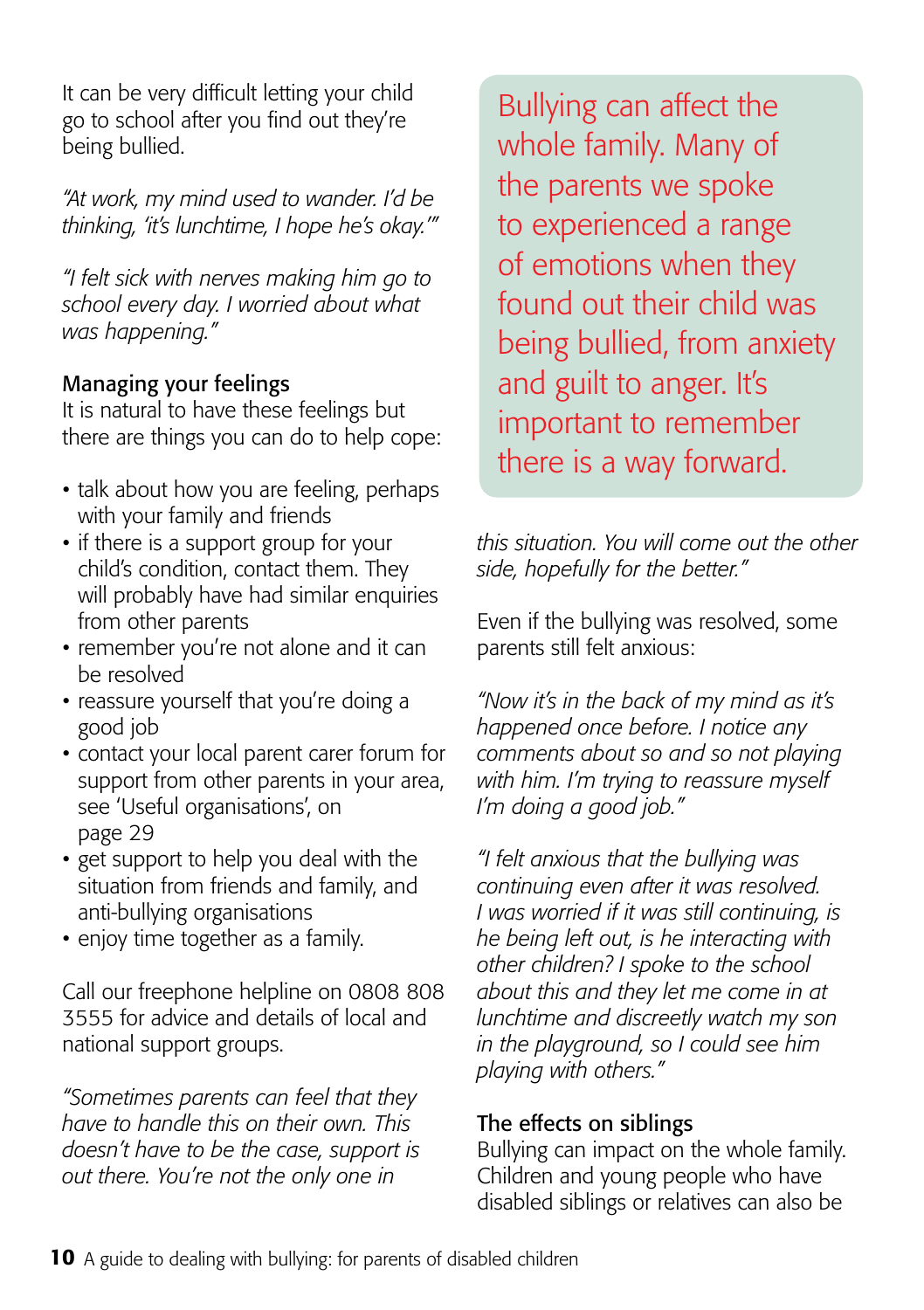# Tips for building your child's confidence and self-esteem

To develop your child's confidence and self-esteem, you could:

- praise and encourage your child for all the good things they do and when they're trying new things
- tell them what they have done that you liked
- put a picture of your child with family members on a wall in their room to remind them that they are part of a family
- tell them you have confidence in them; for example, "tying laces is hard, but I know you'll get there in the end"
- spend time with them and take time to listen to them and let them know how much they contribute to the family
- work on social and communication skills; for example how to take turns, how to introduce themselves. You can do this through play and in day-to-day family life
- reassure your child that you love them and being bullied is not their fault
- seek opportunities for your child to meet other children and develop social networks. Call our freephone helpline for details of local and national support groups.

There is a lot that you can do to help support your child with these issues. A number of organisations provide resources for parents to help you, including:



- Changing Faces has information about strategies to develop social skills and on making friends
- The National Autistic Society has information about 'Circles of Friends'
- Mencap have a Young Ambassadors scheme, where young people are trained and supported to act locally as spokespeople who raise awareness and promote the importance of supporting young people with learning disabilities
- Childline has online information and ideas for children and young people to help build self-esteem.

For contact details of these and other organisations that can help, see 'Useful organisations' on page 29.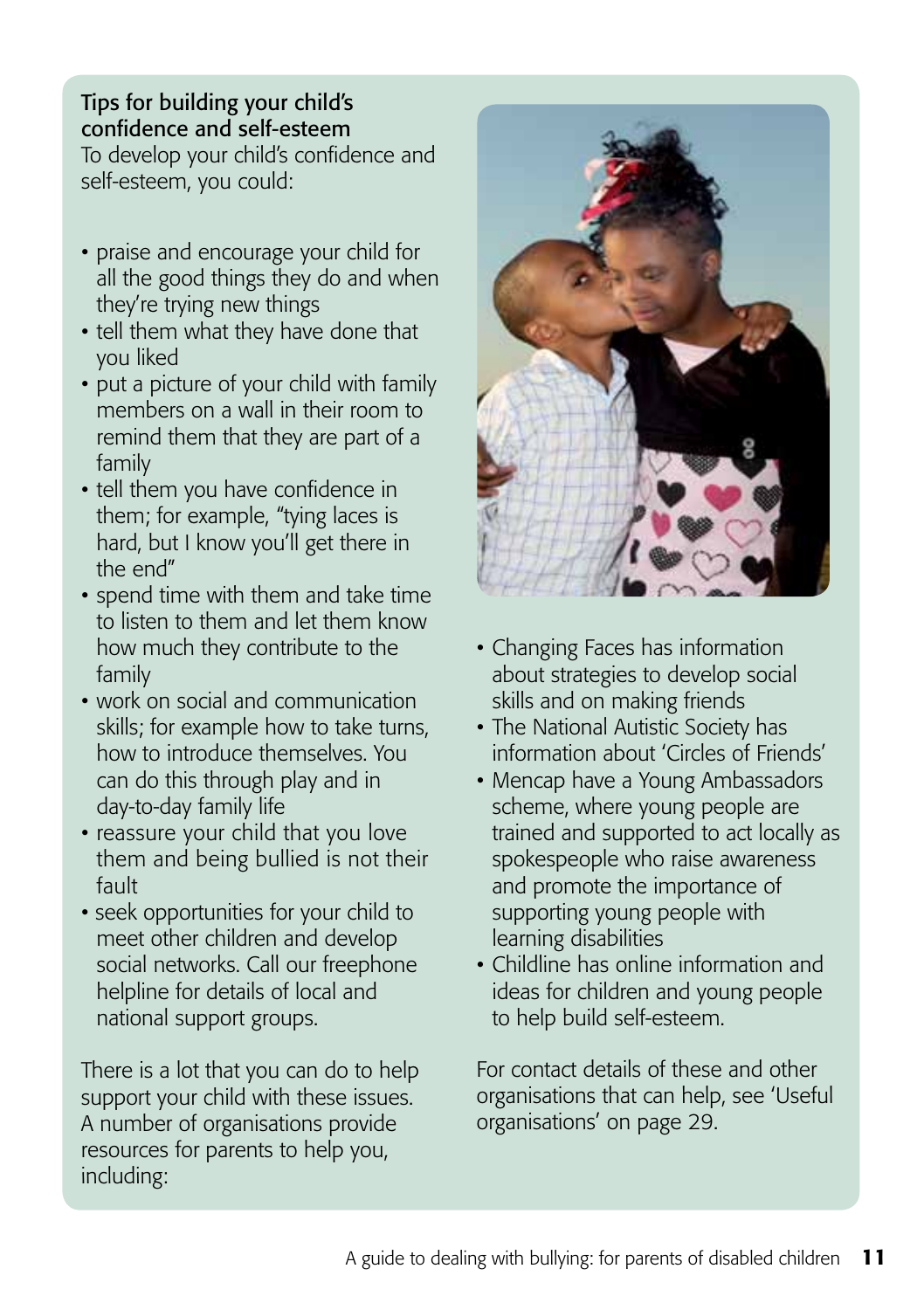<span id="page-11-0"></span>

affected by bullying. They may experience bullying because of their sibling's or relative's disability.

Some siblings in families we spoke to had experienced this:

*"She came home in tears saying they'd been saying various things out loud – 'that's her with the spaz brother'."*

*"Her brother was bullied at school. Sometimes she was also bullied. You know how rumours are spread – things he'd done in the past. On one hand she felt so protective, so defensive of her sibling. On the other huge resentment – he was causing her to get this grief which was out of her control."*

Parents stressed the importance of talking about the situation within the family and

also getting outside help to deal with the bullying. A child may try and protect their sibling at school, so let the school know what is happening.

*"We make bullying a point of discussion rather than a taboo issue. We talked about what she should be saying to people, how to explain his condition. Hopefully it made it clearer about how to explain it and her stronger to deal with it."* 

#### Our *Siblings* guide

Contact a Family has a *Siblings* guide with information on how brothers and sisters of a child who has a disability or long-term condition can be supported and some of the typical issues that come up. Call our freephone helpline for a free copy.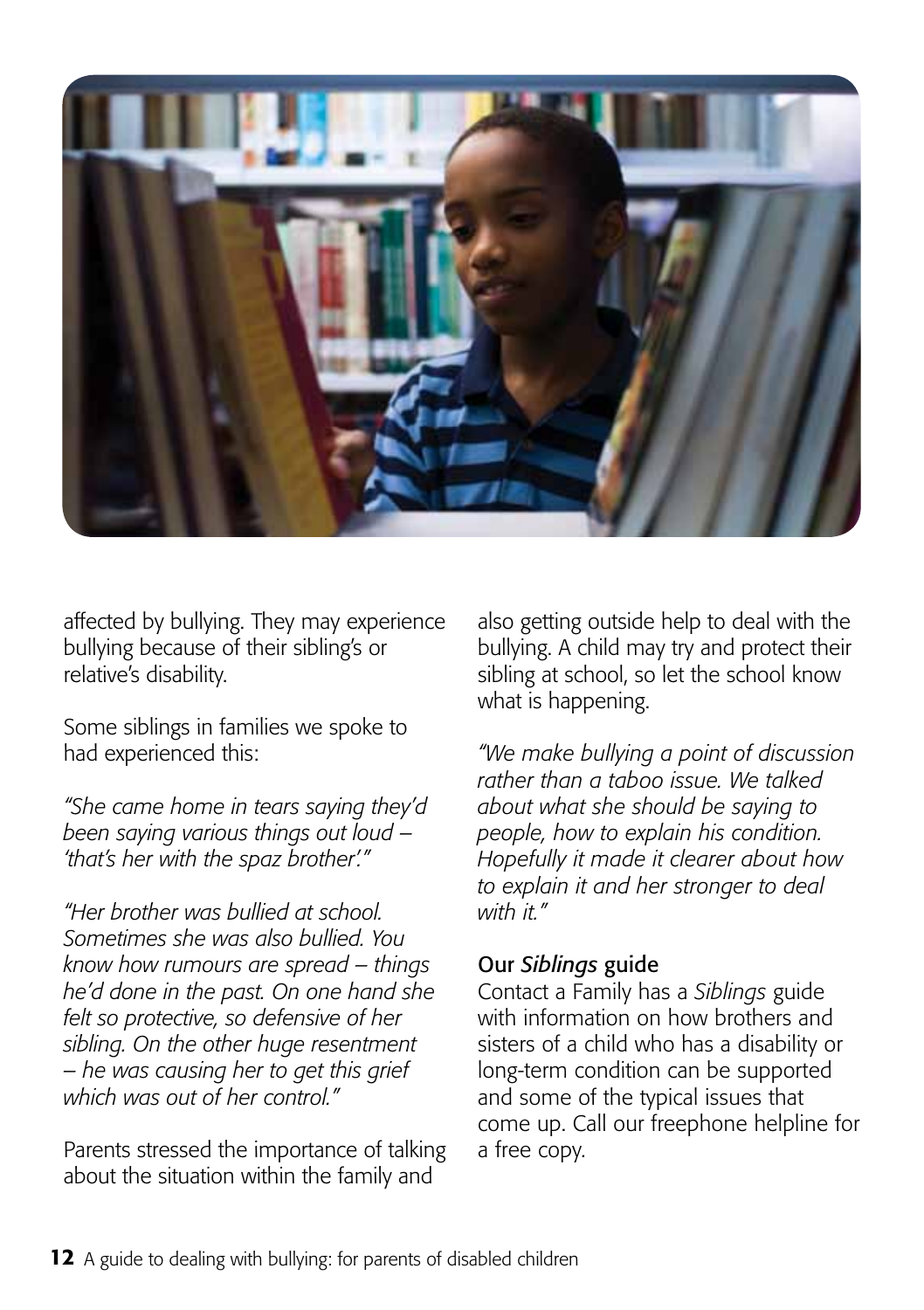# Bullying at school

UK schools, including academies and free schools, don't have to have an anti-bullying policy by law (although a lot do), but they do have to have a behaviour policy which outlines measures to encourage good behaviour in schools, particularly preventing all forms of bullying among pupils.

### Anti-bullying policies

A good policy should set out the steps that will be taken by the school when incidents of bullying are reported or identified by staff, parents and children. The policy may be available on the school website, or ask the school for a copy.

Private, fee-paying schools are not required to have a behaviour or anti-bullying policy, but it is good practice to do so.

It can be hard for parents to approach their child's school about bullying. It is important to let the school know your concerns straight away, though. Schools have a duty of care towards their pupils. This means that a school must look after the safety and wellbeing of their pupils as a reasonable parent would.

# Discipline and behaviour policies

You can also request copies of the school's discipline and behaviour polices. These may be available on the school's website and can be useful if your child reacts to bullying or if your child exhibits bullying behaviour because of their condition.

When the school is developing and implementing their discipline policies, schools are advised to take into account pupils' needs, including disabled pupils' needs. This is so the sanctions are reasonable and proportionate given the pupil's special educational needs, disability, age and any religious requirements affecting the pupil.

*"When he was first diagnosed with ADHD, I requested a copy of the school's anti-bullying policy and discipline policy. I didn't feel I needed to refer to it but knew I had it as back up if necessary."*

"I wrote my concerns in his communication book and the teachers looked for any incidents."

# Government anti-bullying guidance

In England, the Department for Education's *Preventing and Tackling Bullying advice* (2014), outlines the legal duties and powers schools have to tackle bullying. This includes guidance on dealing with the bullying of children with special educational needs and disabilities.

The guidance is aimed at schools, but you may find it useful to read, especially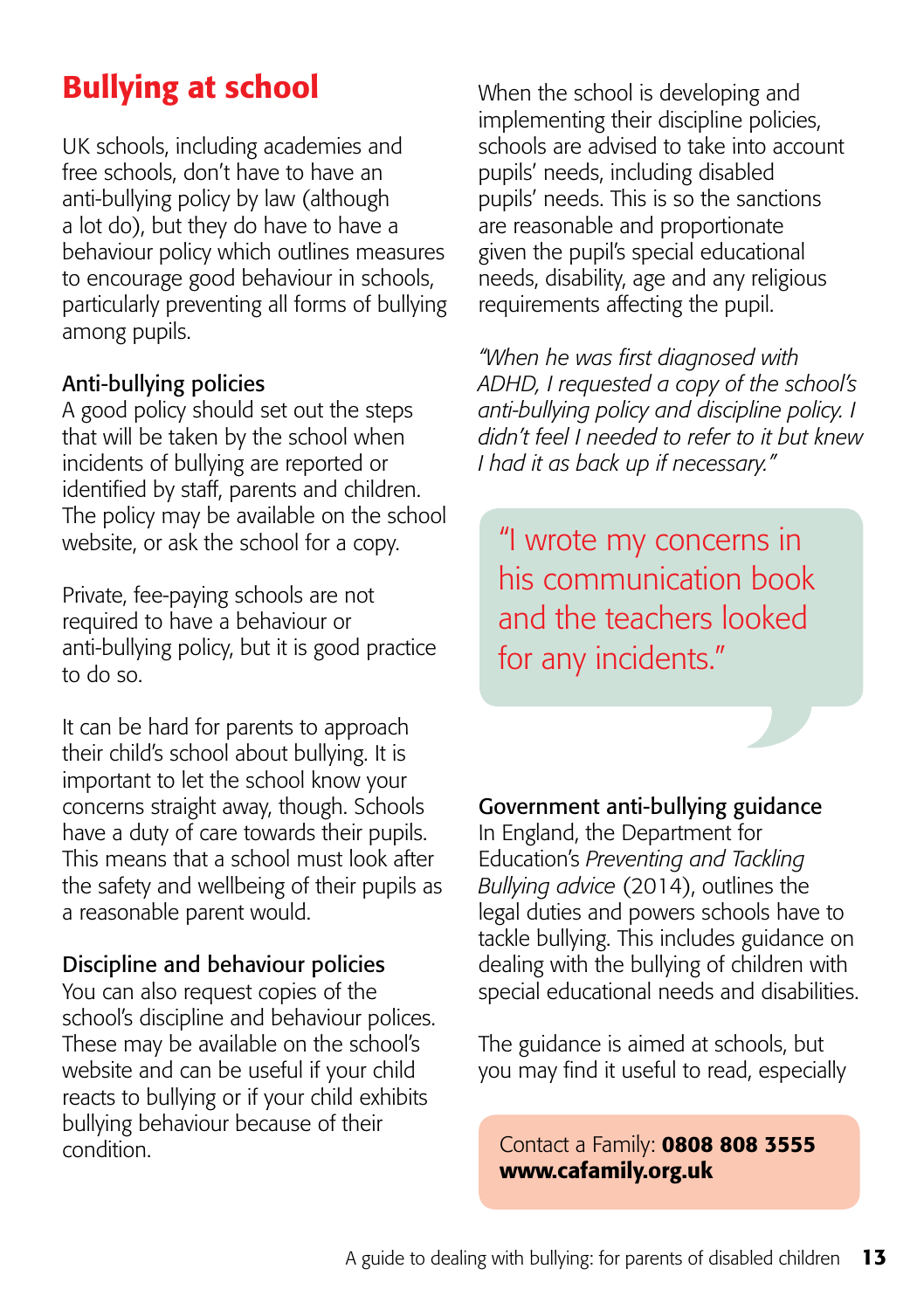#### What the school can do

- Have a named person your child can tell about the bullying. This could be their teacher, support worker or special educational needs coordinator (SENCO). Make sure your child knows where they are based in the school and how they can find them.
- Have a safe place your child can go to during breaks or lunchtimes. This may be a quiet area, a designated classroom or the library. Make sure the lunchtime supervisors are aware of this.
- Create a sign or signal your child can use at school to communicate with staff if they need to leave the room.
- Be responsible for the behaviour of pupils beyond the school gate, especially on school transport – behaviour outside of school can be included in the school behaviour policy.
- Provide training for school and local authority staff in special educational needs and disabilities.
- Be aware of unstructured times, like lunchtime, breaks and moving around the school. These times aren't always covered in statements or co-ordinated support plans, yet support is often needed during them.
- Don't remove the child who is being bullied from the situation – remove the child who is exhibiting bullying behaviour instead.
- Improve communication between teaching staff and lunchtime supervisors so they're aware of what could be happening in the

playground and classrooms.

- Provide a safe area of the playground which has more supervision.
- Allow children the opportunity to stay indoors at lunch and break times, for example, by setting up lunchtime clubs and activities.
- Provide support at times of transition, like moving from primary to secondary school and moving from a special school or unit to a mainstream school.
- Be flexible and use different anti-bullying strategies – not just one approach.
- Review the anti-bullying policy regularly and involve parents and pupils, including disabled children and parents of disabled children, in the reviews.
- Work with your child on social skills like practising letting other people speak first, listening to other people's opinions without reacting aggressively, and understanding body language.
- Give praise and encouragement to children affected by bullying.

*"The most useful thing the school did over the next couple of weeks after the bullying was reported, was to ensure that his self-esteem was not damaged in any way. They praised him for all the good things he did."*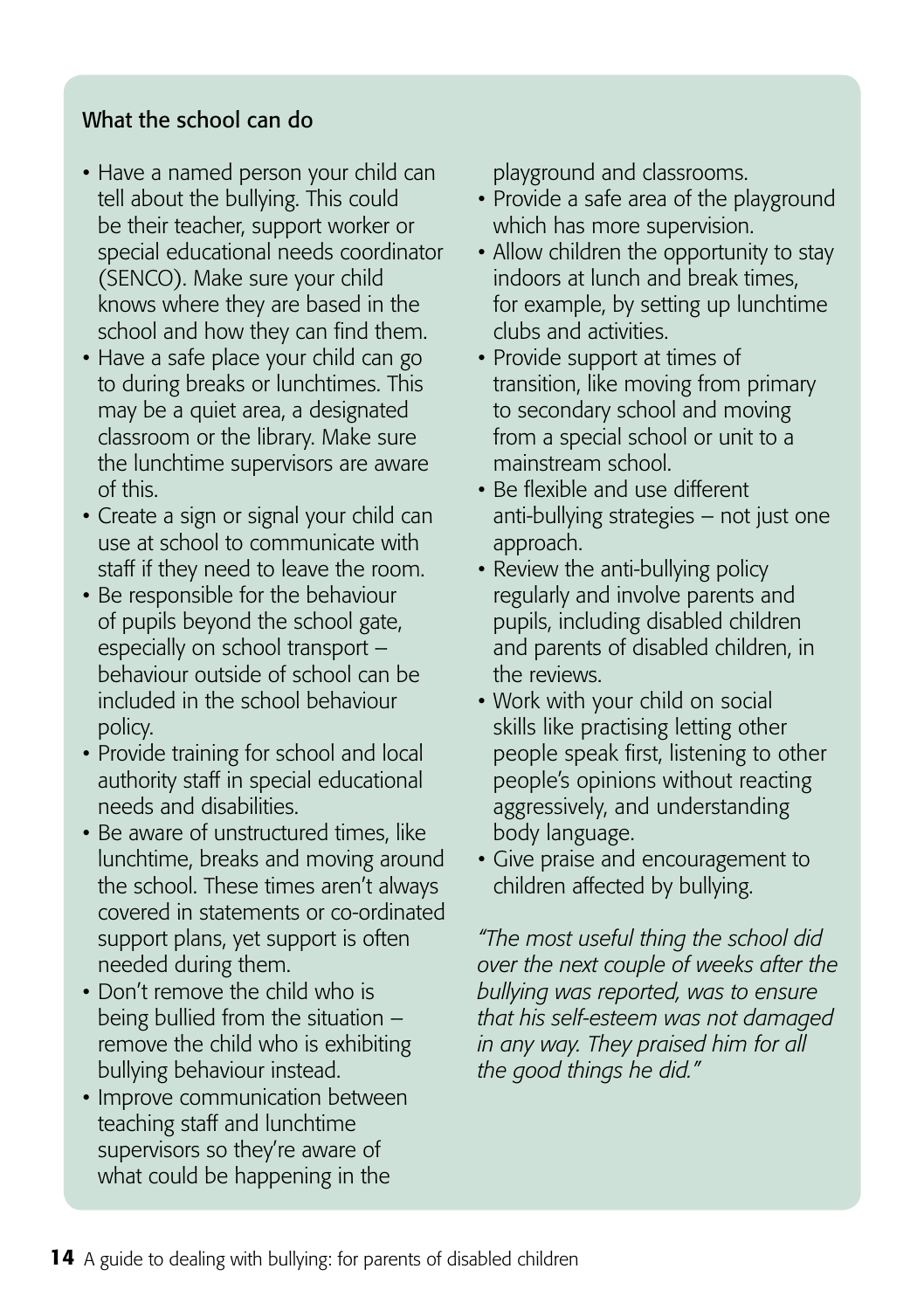if your child's school is struggling to resolve the bullying. The guidance can be found on the Department for Education website. For guidance for schools in Wales, Scotland and Northern Ireland, see 'Useful documents on page 29.

#### Contacting the school

It's best to put your concerns in writing. Some schools have communication systems or policies, such as home to school books or diaries. If your child's school has a system, then follow it to let the school know about your concerns. If the school does not, then write or email the school. If you have previously told the school about your worries, then write to the head teacher and ask for a meeting. We have included a sample letter on page 33 of this guide.

Some of the parents we spoke to used these systems:

*"I wrote my concerns in his communication book and the teachers looked for any incidents."*

*"The school had a policy about communication. You had to use the child's diary which would go to the class teacher. Then you could speak to the head of year, vice-head and head."*

*"I emailed the head and asked for a meeting. The school addressed the issues immediately – we were very lucky and had a good outcome."*



#### Who to speak to

We asked parents who they spoke to when they found out their child was being bullied. The person at school they talked to varied – for some it was the class teacher or Special Educational Needs Coordinator (SENCO). A SENCO is the member of staff who has responsibility for co-ordinating special educational needs provision in England. Other parents said they spoke to the head of year and others to the head teacher.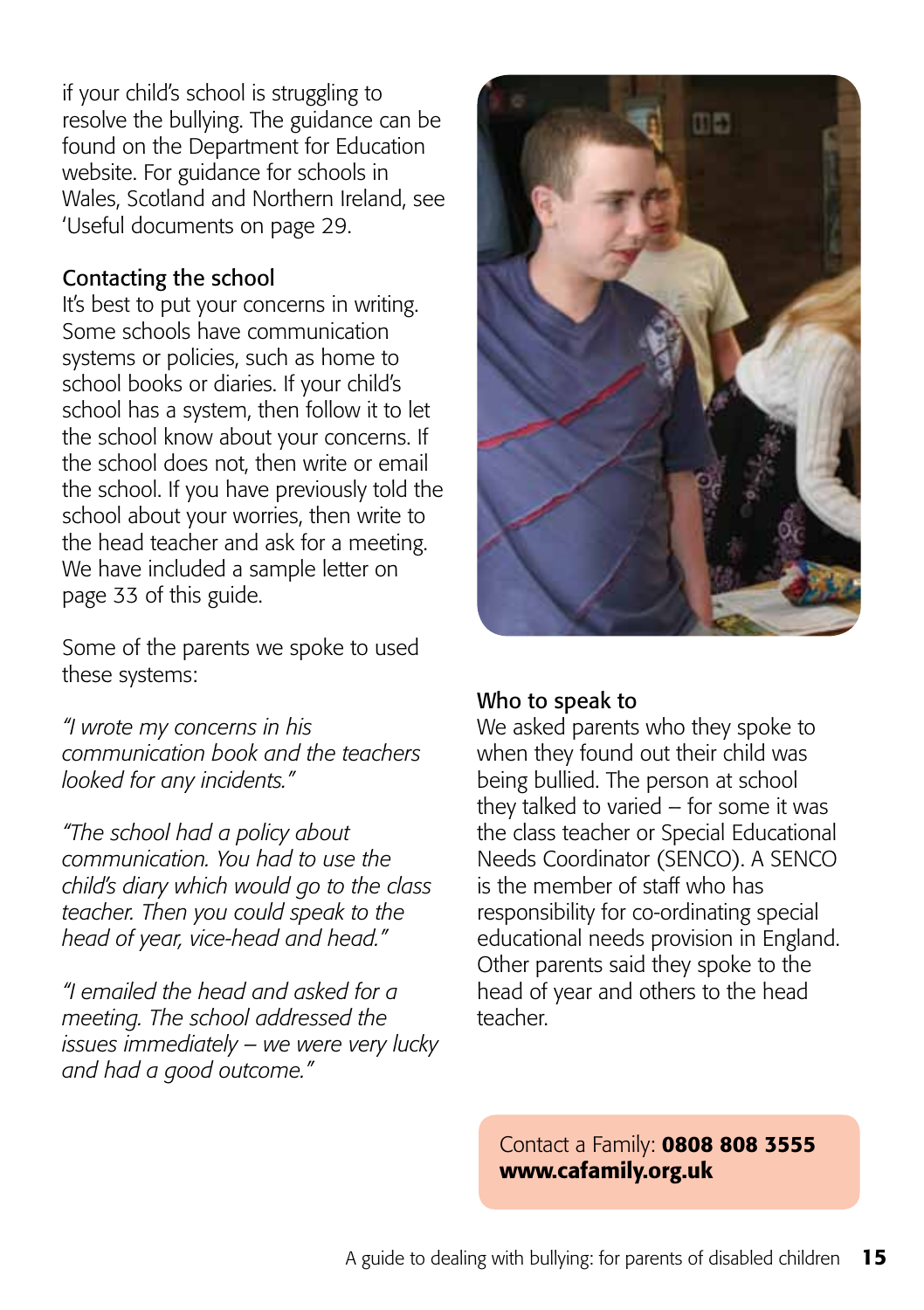*"When I found out what was happening, I went straight to the teacher, head teacher and my son's support staff."*

### Tips on dealing with the school

We asked parents for their tips on raising concerns about bullying with the school. Parents' suggestions included:

- ask for a copy of the school's anti-bullying policy and behaviour policy
- keep a record of all the incidents (see page 32 for a bullying log you can use)
- take photos if there are any physical injuries to show the school
- if your child is unable to attend school because of the stress of the bullying, get this confirmed by your GP and let the Education Welfare Officer know about the situation
- ask for the bullying to be recorded in your child's individual education plan, statement or co-ordinated support plan (Scotland), if they have one
- work with the school to resolve the issue. It may not happen immediately, but do keep meeting and working with them
- if the bullying continues, you may want to make a complaint. Follow the school's complaints procedure. See page 18
- get advice about disability discrimination and the disability equality duty. See page 20
- seek help from an organisation that supports children affected by bullying at school, see 'Useful organisations' on page 29.

#### Meeting with someone at the school

If you are worried about meeting with the school, take someone with you. You could take a friend or relative to support you, or someone from a local organisation or national support group may able to go with you.

The parent partnership service (England and Wales only) or a local advocacy service or supporter in Scotland may also be able to help. Parent partnership services provide advice, support and information to parent carers whose children have special educational needs. Not all offer support to deal with bullying at school but some can.

When you meet with the school, the bullying may not stop immediately and some actions may take longer to put in place. You may need to have several meetings to fully resolve the bullying and agree the support put in place for your child.

*"I got unbelievable support from my parent partnership service. They helped me with letter writing, and with the statementing process for her emotional needs because of the bullying."*

For details of your local parent partnership service, see 'Useful organisations' on page 29.

*"Don't try to deal with it all yourself. Make sure you ask for help and get help. Write everything down. If there's an accident or incident at school ask for an incident report. That way you can see if there are any patterns."*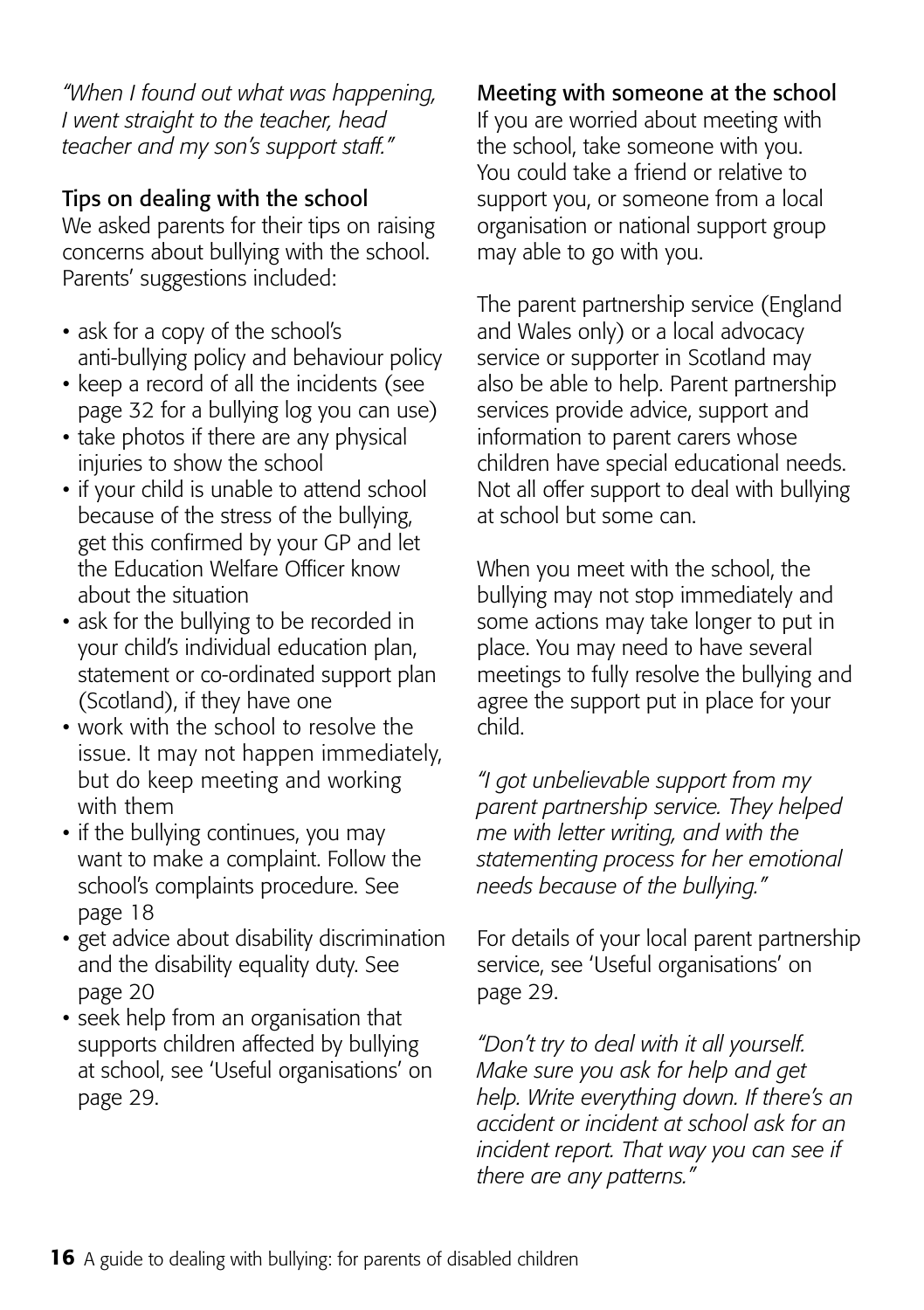*"I rang the school as soon as I found out. We met with the teacher before school started the next day. No one knew I was going in. The school's response was very good. They moved heaven and earth to help us, which was half the battle. He listened and said he would do something about it. I felt apprehensive about leaving her there. But they [the children exhibiting bullying behaviour] left her alone."*

If your child is at an independent or private school, call our freephone helpline on 0808 808 3555 for further information about the action you can take.

#### The school's response

Many of the parents we spoke to had positive responses from schools and found that the bullying was dealt with and support was put in place. Here are some of their experiences:

*"I emailed the head and asked for a meeting. My child came to the meeting with me. The school addressed the issues immediately – we were very lucky and had a good outcome. We have a very supportive head who said he would address it. There was none of this, 'that doesn't happen here."*

All schools should have an anti-bullying policy in place. The policy should set out the steps that will be taken by the school when incidents of bullying are reported or identified by staff, parents and children.

#### Dealing with bullying

There are a number of methods used by schools to deal with bullying. Some of these are listed below. Not all schools will use these, some use a combination and others have policies that just focus on behaviour. Ask the school for their behaviour and anti-bullying policy to see what they do.

- 'Circle of Friends' was developed to promote the inclusion of students with disabilities and difficulties into mainstream school. It's a programme involving pupils, teachers and parents.
- 'Telling schools' if the child being bullied is unable to or too scared to tell a teacher, all other children know it is their duty to report it.
- Peer support programmes everyone in the school knows bullying is not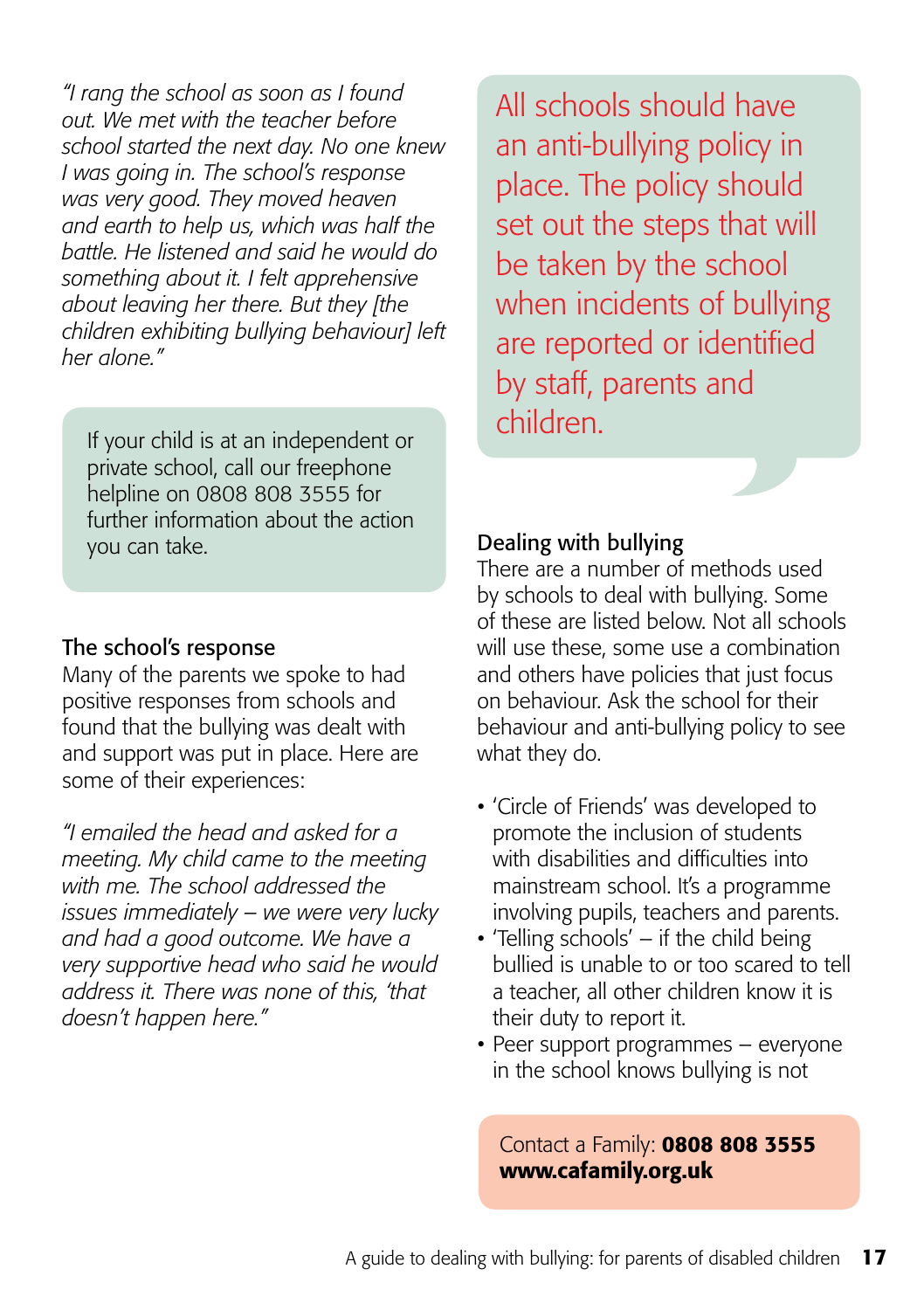acceptable and older pupils volunteer and are trained to care for younger pupils. These volunteer pupils are identified by a badge or ribbon.

- 'No blame' support groups bullies are not blamed and are encouraged to work in a group together with a teacher to suggest a solution.
- 'Whole school individual approach' this uses mentoring in addition to circle time, restorative justice and quiet clubs.
- Group and individual sessions based on listening and behavioural therapy, looking at anger management, social skills and resilience, emotional issues and relaxation.
- Provide training and resources that encourage staff and children to think of ways to make their school more inclusive, helping them to challenge bullying in their school.
- Develop projects that provide opportunities for disabled and non disabled children to spend time together, looking to bust the myths and change views and attitudes.

The National Autistic Society has further information about Circle of Friends. See 'Useful organisations' on page 29.

#### Taking further action

Unfortunately, some parents don't have such a positive response from the school and have to take further action.

*"We had a meeting with the school but the head said that bullying didn't happen in his school so there wasn't a problem. There was an anti-bullying policy but as my daughter wasn't being bullied there was no need to use it."* 

*"They said to get used to it as all children get called names."*

*"They were totally ineffective and we were made to feel the onus was on us, not the school, to deal with it."*

If you have spoken to the class teacher and you are not satisfied with their response or the action they have taken to resolve the bullying, you can speak to the head teacher.

*"If the school hadn't addressed it, I would have taken it further like contacting the parent partnership service, going to the school governors, or else speaking to the local authority."*

If you are still not satisfied with the action the school has taken to resolve the bullying after you've spoken to the head teacher, you can make a formal complaint.

#### Making a formal complaint

All schools must have a complaints policy. This may be available on the school website, or ask the school for a copy.

Make your complaint in writing and state clearly that you are making a formal complaint. Depending on the school's complaints procedure you may need to address it to the head teacher or chair of governors. However, it is a good idea to send the letter to the chair of governors anyway. Keep a copy of the letter for your records.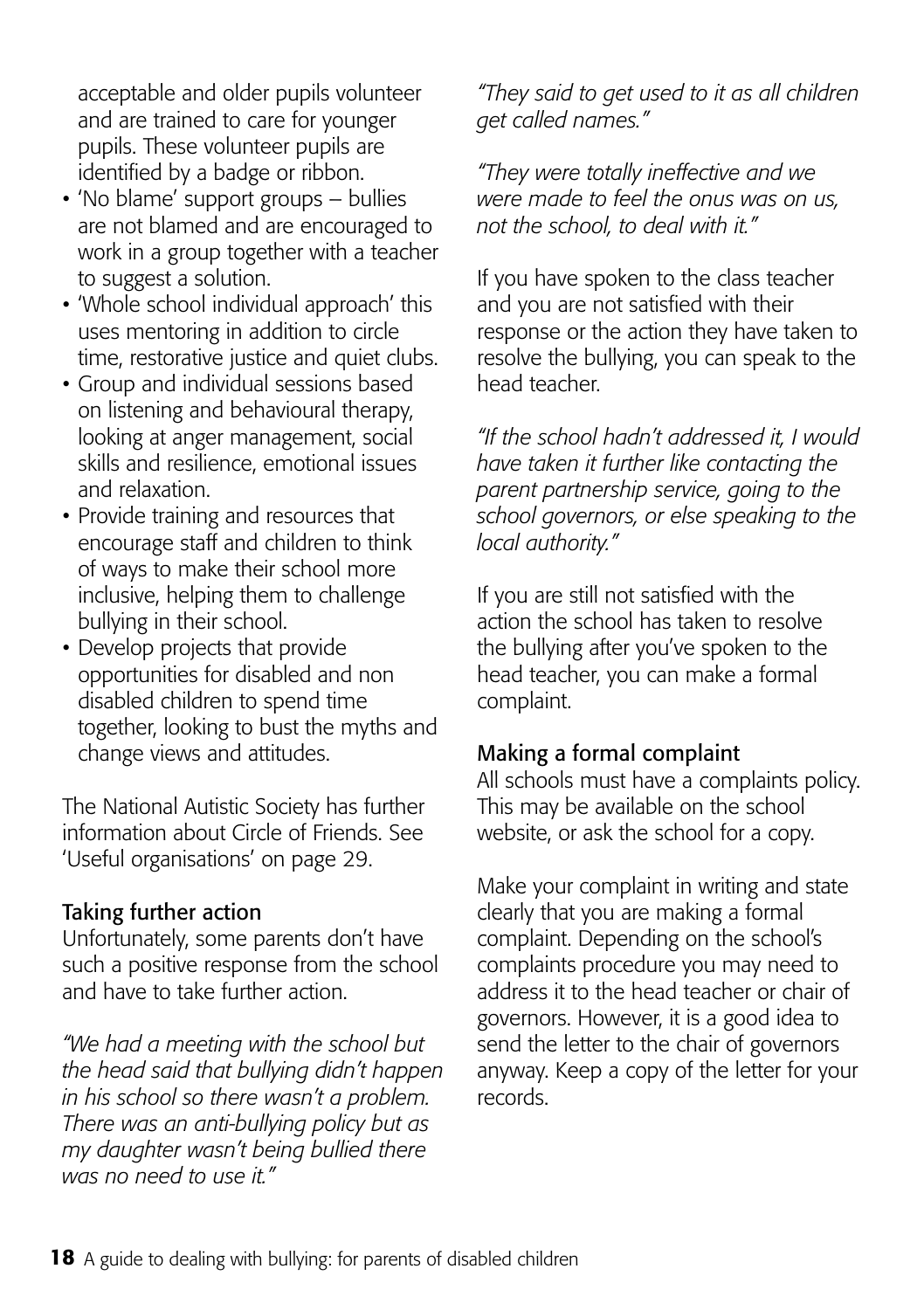#### Help with making a complaint

A local voluntary organisation or advice agency may be able to help you with writing the letter. See 'Useful organisations' on page 29.

#### Getting a response to your complaint

As each school has its own complaints procedure, the response of the governors will vary. However, there are some common elements. There is usually a timescale within which you can expect to receive a response to your complaint. The governors will often appoint a sub-committee to hear your complaint and decide what action should be taken. In most cases, you can attend the sub-committee and take someone with you for support. In other situations, school governors will only accept 'paper submissions', meaning written complaints. The head teacher or another teacher will also attend and present their case.

*"We had a governors meeting and they acknowledged that my daughter was bullied. The school assured me that lessons would be learnt."*

### Local authority maintained schools and complaining to the local authority

Most complaints about schools are dealt with internally but check the school complaints policy to see if the local authority has a role in reviewing complaints. Some local authorities have specialist staff such as anti-bullying coordinators or inclusion coordinators who may be able to help.



#### Complaining to the Department for Education (DfE)

The Department for Education can review complaints about local authority schools in England when the internal complaint procedure has been exhausted. You can make a complaint by completing the online complaint form at [www.gov.uk.](http://www.education.gov.uk/form/school-complaints-form)

In Scotland, Wales and Northern Ireland different agencies will have a role in reviewing complaints, see page 29 for 'Useful organisations'.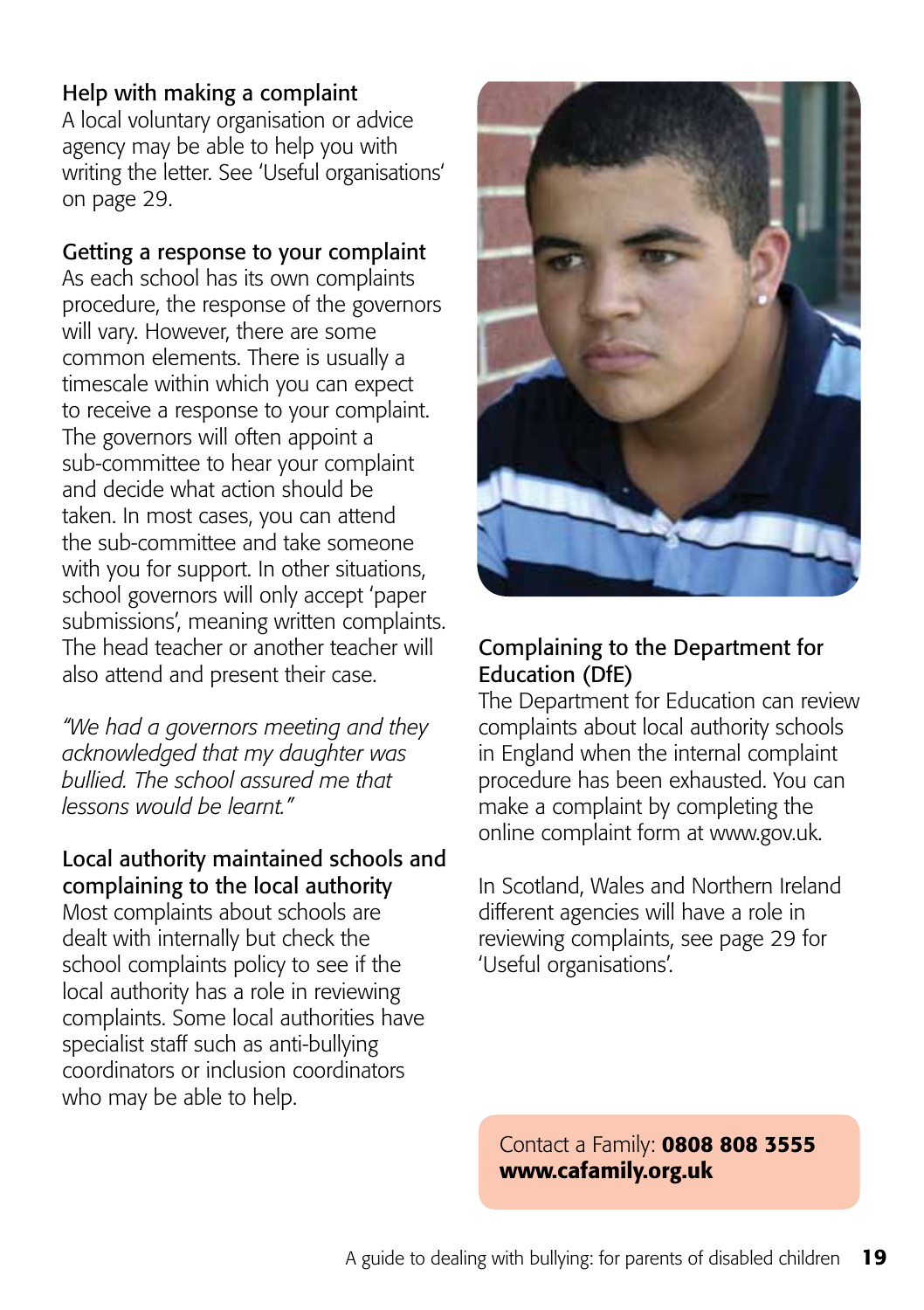#### <span id="page-19-0"></span>Academies and free schools and complaining to the Education Funding Agency (EFA)

The Education Funding Agency can review complaints about academies and free schools. They cannot overturn a school's decision but they can look at whether the complaint was dealt with appropriately and check that the complaints procedure meets legal requirements. You can download the procedure for dealing with complaints on the Department for Education website [www.gov.uk/complain-about-school](http://www.gov.uk/complain-about-school)

*"Keep pushing to get things sorted. Keep on the school's back. If the school isn't being responsive go to the governors, go to the education board. Don't take no for an answer."*

### Disability and equality in schools

The Equality Act 2010 made it unlawful to discriminate against disabled pupils and prospective pupils in all aspects of school life. This means that schools can't treat a disabled person less favourably than others for a reason which relates to their disability.

Under the Act, disabled children have the right not to be discriminated against. Schools also have a legal duty to take reasonable steps to avoid disadvantage for disabled children. If you feel that your child has experienced discrimination, you can complain to the governors of the school. If you are not satisfied, you may be able to make a claim for disability discrimination. Call our freephone helpline for advice and see 'Useful organisations' on page 29.

# Taking things further

There may be other routes available, such as making a complaint to OFSTED in England or Estyn in Wales. You may need to have exhausted all other routes of complaints and even then can only complain in limited circumstances. If you are thinking of this, seek specialist advice. See 'Useful organisations' on page 29.

#### Local Safeguarding Children Boards

Local Safeguarding Children Boards (LSCBs) exist in England and Wales to safeguard and promote the welfare of children in their area. Many LSCBs consider anti-bullying a key part of their work and may have information about the authority's anti-bullying policy, or details of where families can find this and other help. All LSCBs have a website, which you can find by searching the internet or through contacting the Safe Network at www.safenetwork.org.uk

#### Legal action

Legal action should be seen as the last resort. You may consider taking legal action against the school for not protecting your child from bullying, but unfortunately there is little chance of success unless you have plenty of evidence that bullying has caused physical or mental harm. This will need to be backed up by reports from medical professionals and the school. If you are thinking of taking legal action, seek specialist advice first. Legal action can be a costly and lengthy process and getting legal funding is very difficult. See 'Useful organisations' on page 29.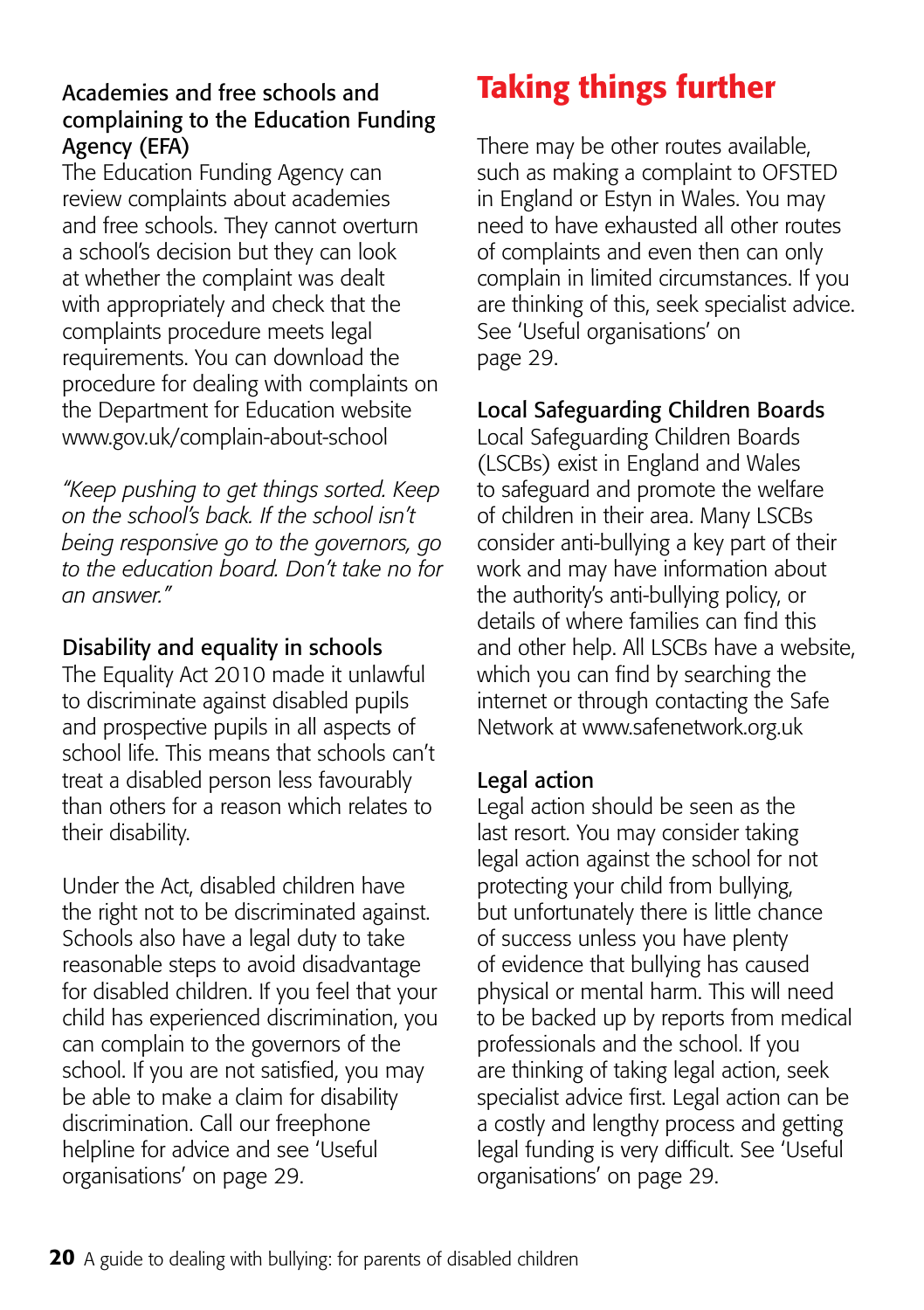<span id="page-20-0"></span>Some types of bullying are against the law (see page 28).

*"Incidents will happen, but the new school intervenes. There's someone there at break. There was an incident when one child was throwing dirt on my son's head and at other children. They sat the whole class down and said it was unacceptable. They have a circle time and work with children. He attends a friendship group one afternoon a week. He's doing speech and language therapy on asking and answering questions. It's a million times better."* 

#### Keeping your child off school

If the bullying continues, you may feel unable to send them to school but you may risk a fine or court action if you keep your child at home. If your child is too anxious to attend school, see your GP and contact our freephone helpline for advice.

#### Moving schools

Because of bullying and the school's response, some parents we spoke to moved their child to a different school. Parents were keen to add that this may not always be right for everyone.

Finding a place at a different school may not be easy, particularly if the school you prefer is full and you may need to appeal for a school place.

In England if your child has a statement of Special Educational Needs, in Scotland a Co-ordinated Support Plan, you will need to contact your local authority and request a review or change of school

Talk to the school to explain how your child's condition affects their behaviour. Also, ask the school what support is available to meet your child's special educational needs.

placement. Call our freephone helpline for further advice.

*"The school has recommended that she attends a smaller school, yet there are none in our area."*

*"Moving schools isn't for everyone, but if you're thinking about moving schools go and look at the new schools, see what you think. It may work."*

Some parents whose children moved schools had positive experiences.

*"I removed him from the school and it's the best thing I've ever done. The new head said she got a pale withdrawn child. Now he's a bouncy boy who adores school and has so many friends."*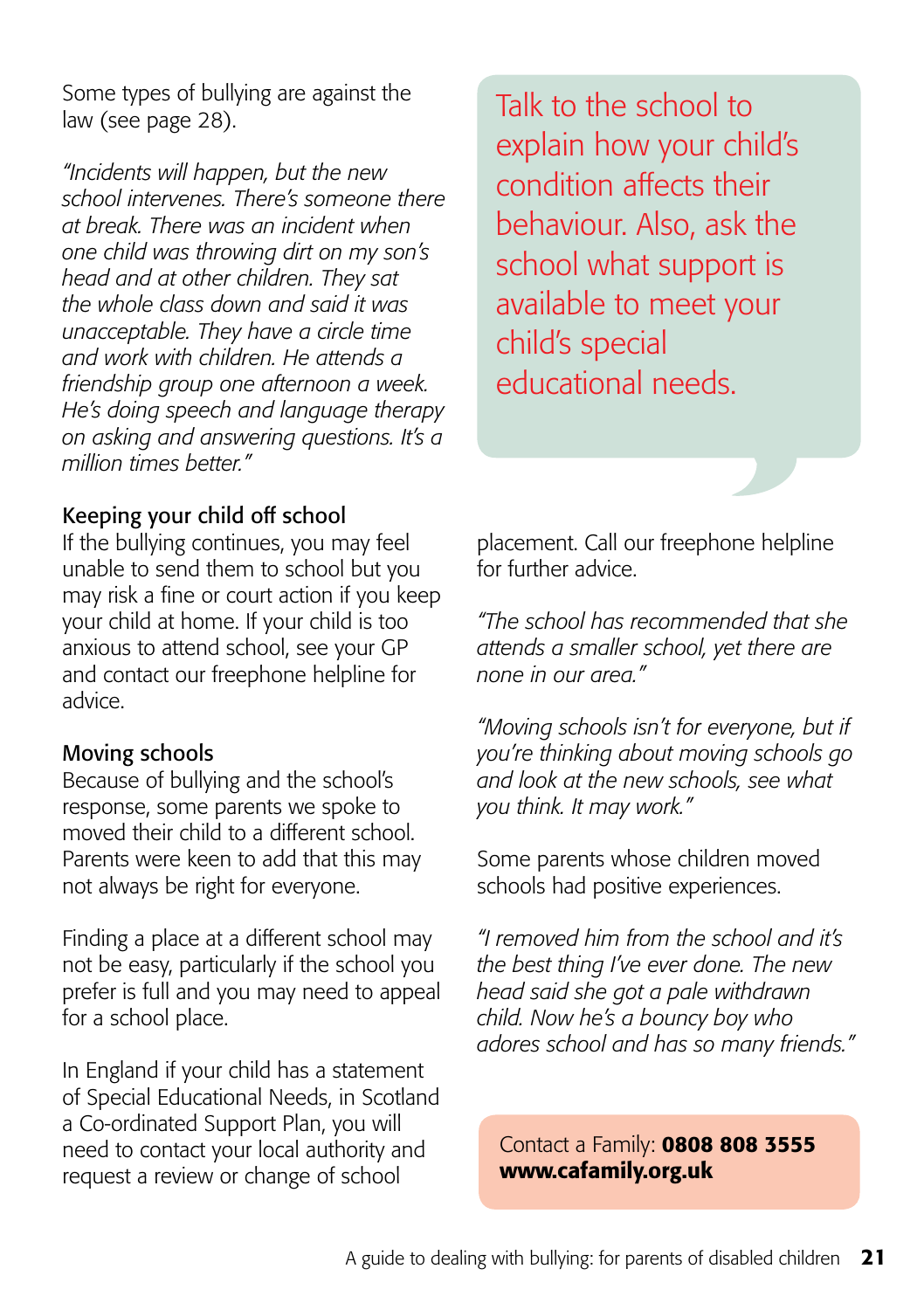*"Moving schools was the best thing we did. He thinks the school is brilliant and loves it. The school seems to be more knowledgeable of SEN. The communication with the school is much better. They will put a note in his bag the day anything happens."*

#### Home schooling

If the bullying is not being addressed, you may feel that you have no choice but to remove your child from school. This may be for a short period whilst waiting for a school place, or a longer term arrangement. As a parent, you have the right to home educate your child. You do not have to follow a set curriculum but must provide education that is suitable to the age, ability and aptitude of your child and to any special educational needs they may have.

If your child has a statement, or Coordinated Support Plan in Scotland, call our freephone helpline for further advice before withdrawing your child from school.

#### Alternative provision

Alternative provision is education arranged by local authorities for pupils who, because of exclusion, illness or other reasons, would not otherwise receive suitable education. In some areas, local authorities may agree that your child can attend specialist alternative provision for children who have experienced bullying.

# If your child is exhibiting bullying behaviour

If a child is being bullied they may bully someone else because they're mimicking behaviour or releasing their frustrations. Sometimes a child may react violently to prolonged bullying.

Sometimes a child may exhibit bullying behaviour because of their condition. For example, they may have a high pain threshold and so play roughly, they may copy other children's behaviour, they may crave sensory input in different ways or they may have behavioural difficulties.

They could also be angry, bully as a reaction to being bullied themselves and because they are lonely and believe it makes them more popular with their peers.

It is important that you try to challenge behaviours and build up your child's self-esteem to help them find ways of showing they are valuable and worth taking notice of that don't have a negative effect on others.

*"I got a call from the head. Other parents had complained that he had threatened their children. The head tried to explain to them that he was autistic but the parents said that their children were no longer allowed to play with him in case he threatened them again."*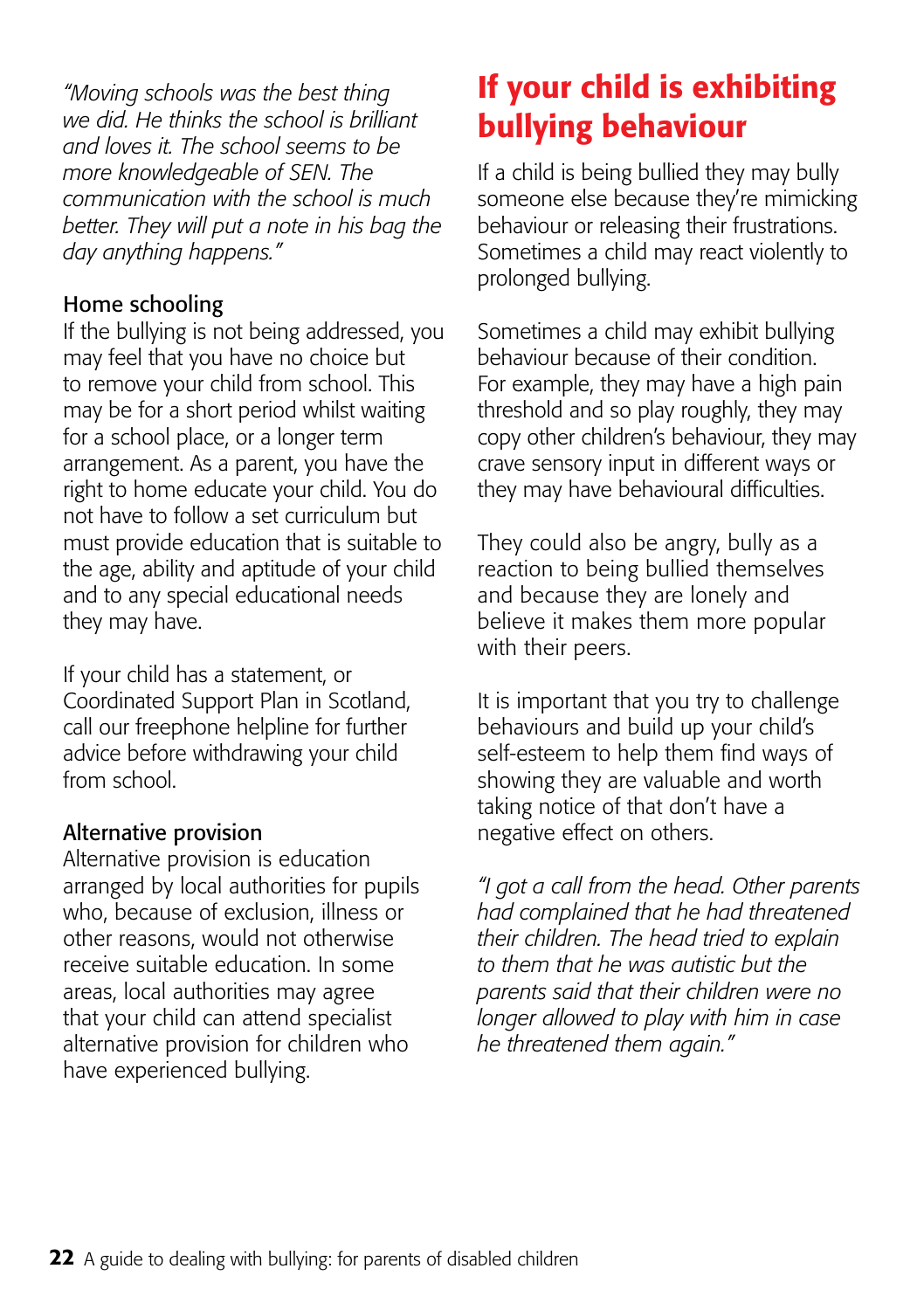#### <span id="page-22-0"></span>Tips for parents to help deal with aggressive behaviour

*"My child dealt with bullying by swearing at them. The school responded by punishing him – not for standing up to the bullies but for swearing."*

#### If your child bullies other children

You could talk to your child about what has happened, why they behaved as they did and what they could do instead. If they have any communication difficulties, see 'Talking to your child' on page 5.

- Reassure them that you love them but don't like their behaviour.
- Praise and encourage them whenever possible.
- Use 'social stories' to explore how they are feeling and how the other child may be feeling. Visit the National Autistic Society website in 'Useful organisations' to find out about social stories.
- If your child has difficulties understanding feelings, use pictures of faces showing different expressions (happy, sad, angry) to explain feelings and how the other child may be feeling.

### If your child is being bullied and reacts violently

If your child reacts violently to bullying, you could:

- talk about different ways they can respond to bullying
- draw pictures of the bullying and the different ways your child could deal with it. For example, you could draw cartoon strips which show your child hitting back, or walking away from the bullying, or telling someone. Then talk about the different responses – what might not work and which is best for your child.

You can also:

- explore what could be reasonable responses to different levels of bullying, from teasing to more serious bullying
- establish a safe place where they can go if they're being bullied
- make the school aware of the bullying and tell them how it is affecting your child
- encourage your child to use other ways to let go of their frustrations
- work on building their self-confidence and self-esteem
- create a sign or signal they can use to show staff at school if the situation becomes too much and they need to leave the room.

We have a free guide, *Understanding your child's behaviour*, that you can ask for from our freephone helpline on 0808 808 3555.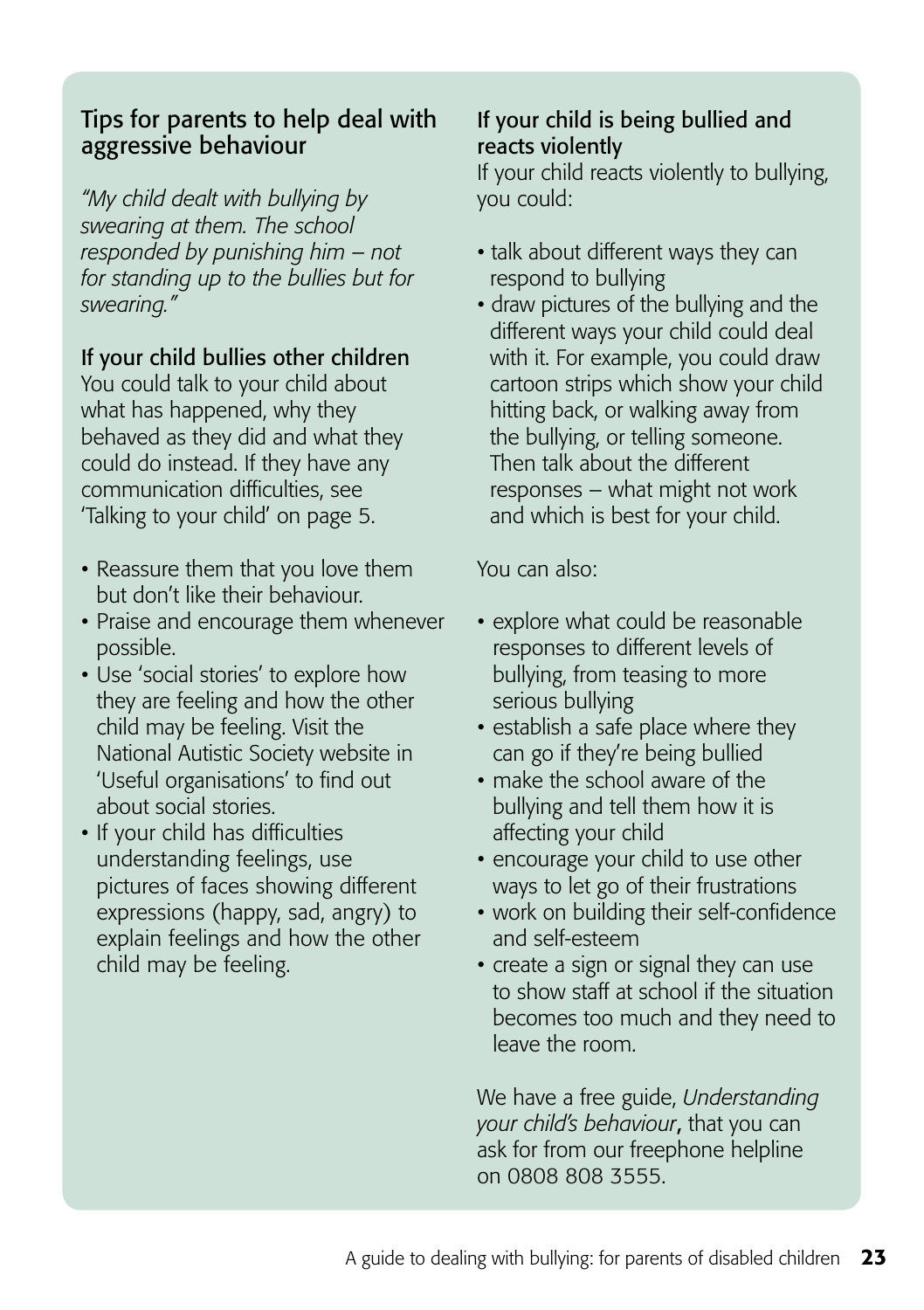# How schools help children with special educational needs

Most children with special educational needs will go to mainstream schools. Some children with special educational needs will go to a special school where they can get the specialised teaching and support which meets their needs.

In every school there will be a Special Educational Needs Coordinator (SENCO) who is responsible for arranging and coordinating the extra support given to a child with special educational needs.

Schools must follow a 'graduated' approach to meeting a child's special educational needs. This means that increasing levels of support are given where necessary.

School-based support in England and Wales for children with SEN is called School Action and School Action Plus. In Scotland it is called Additional Support and in Northern Ireland, Stages 1 and 2 of Additional Support.

#### Children with statements (or Coordinated Support Plans in Scotland)

If your child has a Statement of Special Educational Needs, (or Coordinated Support Plan in Scotland), the help they receive may need to be reviewed. For further information and advice, call our freephone helpline.



#### The school's response

If your child behaves or reacts in any ways like those examples mentioned on page 22, the school may use sanctions to respond to the behaviour. Guidance on school discipline and pupil behaviour policies advise schools to take account of a child's disability when applying the school's behaviour policy. This may mean the school takes different action or makes reasonable adjustments when applying the policy.

If your child has an Individual Education Plan, a Statement, or a Coordinated Support Plan (Scotland), it may include strategies and support to manage their behaviour.

*"We encouraged him to talk to someone when he was bullied. At school he could go to a support worker or a teacher. At home if a kid in the street says something, we encouraged him to come home and let it out at home. We couldn't always stop the bullying but we could work with him on how to deal with it when it happens."*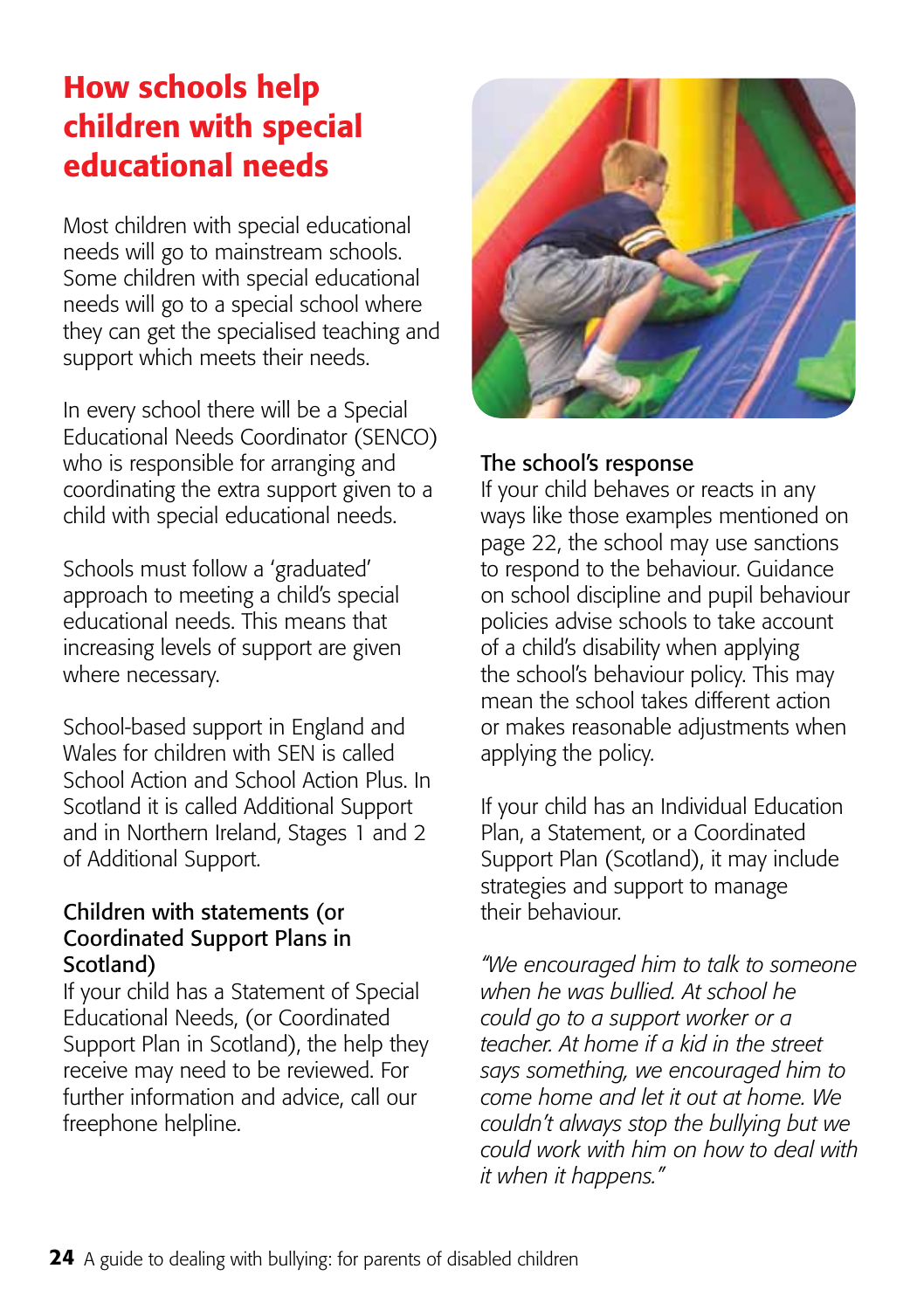# <span id="page-24-0"></span>One parent's story

"My son, Jacob, was being picked on by another boy. Jacob has a learning disability. He was being picked on by a boy who also has special needs but he is higher functioning than Jacob. He was upset, saying he never wanted to go to school again and was finding it difficult to go to sleep at night. It was very difficult to get him out of the home in the morning.

"However, the teaching staff were absolutely brilliant about it, I wrote my concerns in his communication book and the teachers looked out for any incidents and noticed this boy tripping him up. They spoke to this boy about his behaviour and how he should behave.

"They also spoke to Jacob about the incident and reassured him to go to them for help in the future over

subsequent issues and, to me, the most useful thing they did over the next couple of weeks was to ensure that his self-esteem was not damaged in any way, they made sure they praised him for all the good things he did and the communication between home and school was brilliant over this time so that we could also praise him and up his self-esteem and confidence.

"Jacob is now very happy and settled at school again and I commend the actions taken by his school.

"We need to ensure that bullying issues are not just about anti-bullying and disability awareness. We need to ensure that children and young people with additional needs are helped to be resilient individuals, skills which will prepare them for adulthood, as well as keeping them as confident and secure as possible within their childhood."

#### If your child is being bullied by a teacher or another member of staff at school

If you find out your child is being bullied by an employee of the school, stay calm. Remember it's much better to try to sort the problem out diplomatically because your child is likely to have contact with them over a number of years. Keep a record of what has happened and if the problem is not resolved, write to the head teacher and make a formal complaint. See page 18.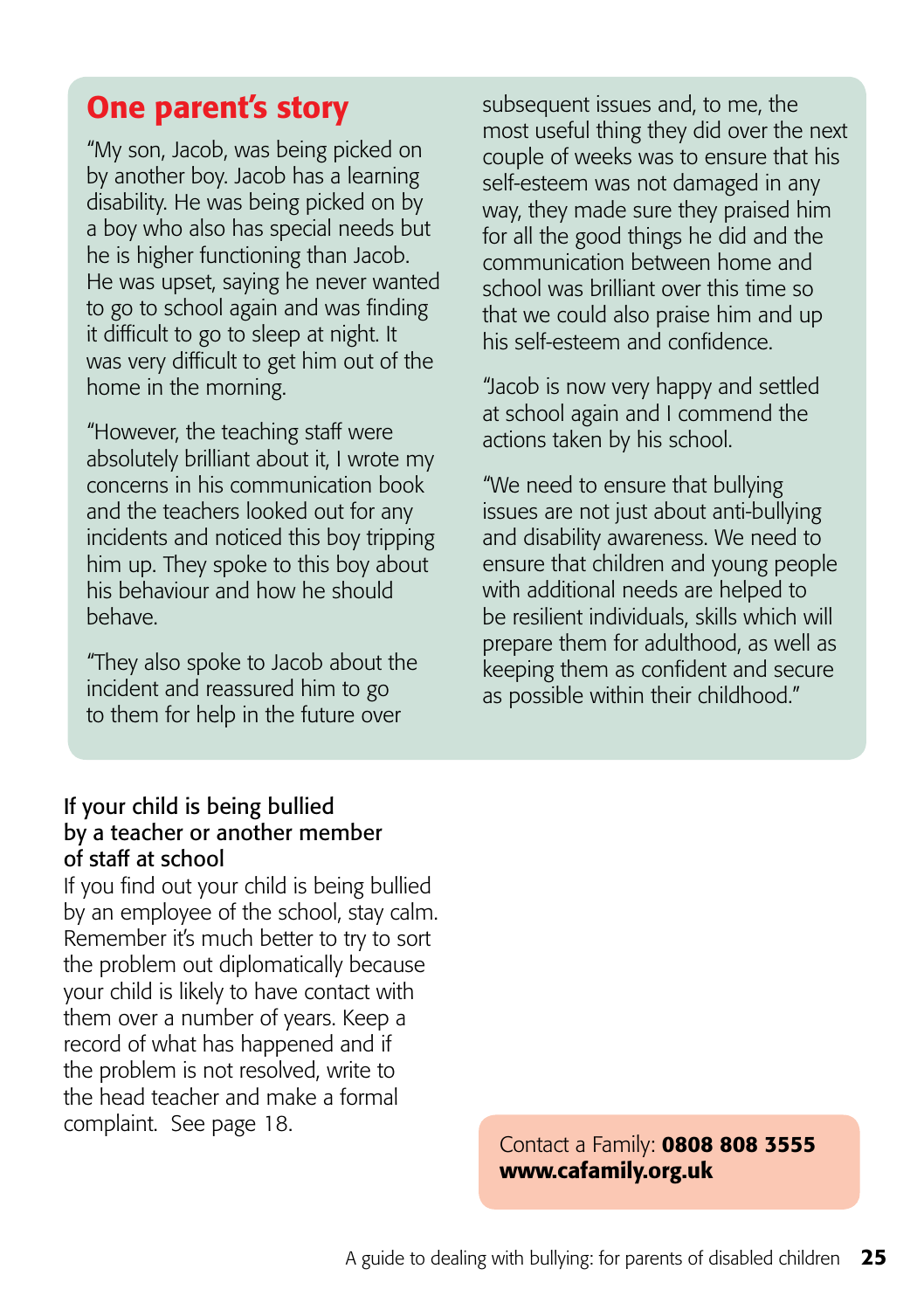# Bullying outside school, on mobile phones and on the internet

Bullying doesn't just take place in schools, it can happen anywhere. If people are bullying your child in the community, by mobile phone text or online (known as 'cyberbullying'), let the school know what is happening. Schools have a legal duty to safeguard and protect pupils and manage their behaviour both on and off the school premises.

### Bullying in the neighbourhood

Some of the parents we spoke to told us their children experienced bullying in their neighbourhood and community.

# Talk to your local council or housing association about bullying

If you live in a council or housing association home, let them know what is happening. One parent kept a diary of the incidents to show the housing association. Councils and housing associations can take action against tenants who harass or intimidate other tenants. Some families told us they asked to be rehoused and so moved to a different area.

*"We've moved away from the area now and it's much better. When we moved, I made sure that everyone knew of her disability and if they had a problem with her to come to me. Someone called her stupid recently and she went mad but I sorted it straight away."* 

# On the way to school

If your child is being bullied on the

# Tips to stop cyberbullying

- 1. Identify the bully or bullies if you can.
- 2. Stop responding to their messages or posts.
- 3. Save the evidence.
- 4. Block the bully.

way to or home from school, you can speak to the head teacher about what is happening. See 'Bullying at school' on page 13.

# At leisure facilities and clubs

It is not a legal requirement for clubs or services to have an anti-bullying policy. It is, however, good practice to have one. Ask the club or service if they have an anti-bullying policy. You may also want to talk to the person organising the club to make them aware of any bullying and ask what action they can take. Some types of bullying behaviour are against the law. You can report this to a third party website or the police, see page 28.

#### Cyberbullying online, mobile phones and gaming

Technology can be fun, educational and a means to socialise, but can also be used to bully people. As more young people have mobile phones and access the internet, cyberbullying is increasing.

Disabled children and those with SEN are more likely to be targeted, especially if their disability is visible or identifiable.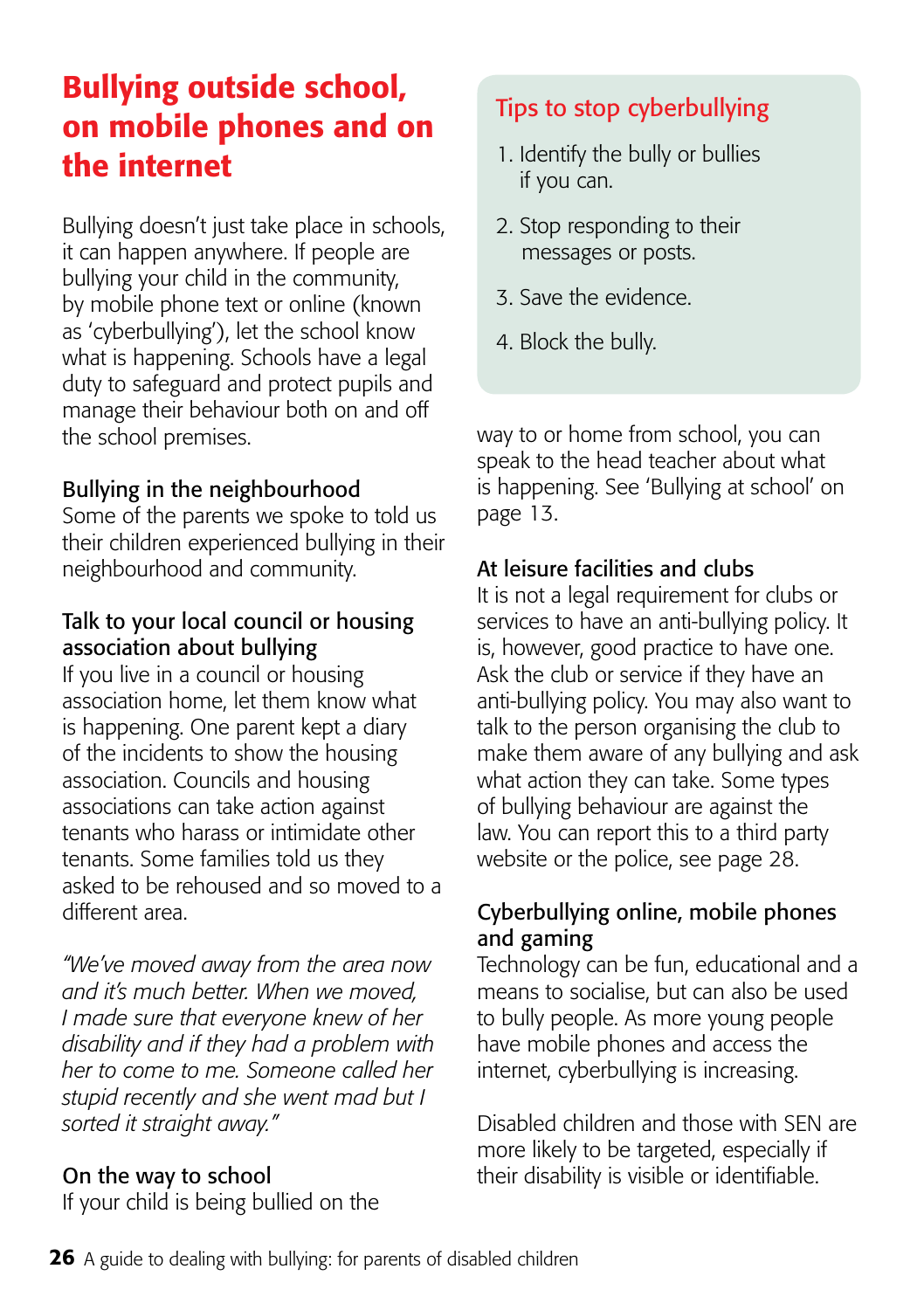### What makes cyberbullying different from other types of bullying?

Cyberbullying is a form of bullying that, because it happens online or on mobile phones, can happen 24 hours a day, seven days a week. Cyberbullying can be done anonymously. A bully might set up fake accounts and hide their personal details or their mobile number.

#### What you can do to stop and prevent cyberbullying

Cyberbullying is not something a child can be easily advised to 'just walk away' from. Ask your child if they know who is bullying them. If the cyberbully is another child at their school, tell the head teacher.

Cyberbullying can be very serious and can amount to a criminal offence under a range of different laws. Do supervise your children and make sure they are aware of advice on respecting others and staying safe on the internet. Ask your child to let you know if someone or something is worrying them, or makes them feel uncomfortable.

You could ask your child to give you tips on how to stay safe online. Does your child know how to block senders of nasty texts, change their account settings to 'private', withhold personal details, and report online abuse to website administrators and phone service providers?

One study found that reporting an incidence of bullying to the network or internet service provider corresponded with a 43 per cent success rate in stopping the bullying problem.2



Make sure your child knows not to retaliate or return messages but do keep copies of emails, texts and posts on social networking sites. If your child or you can make a note of the dates and times of bullying messages, along with any details about the sender's internet details, this will help to identify them.

To find out how to do this see Think You Know, a website from the Child Exploitation and Online Protection Centre. It has information for parents, carers and children on what you need to know and how you can report bullying online or by phone at www.thinkuknow.co.uk.

The charity Beatbullying has lots of advice and information on their website to help children stay safe online, including safety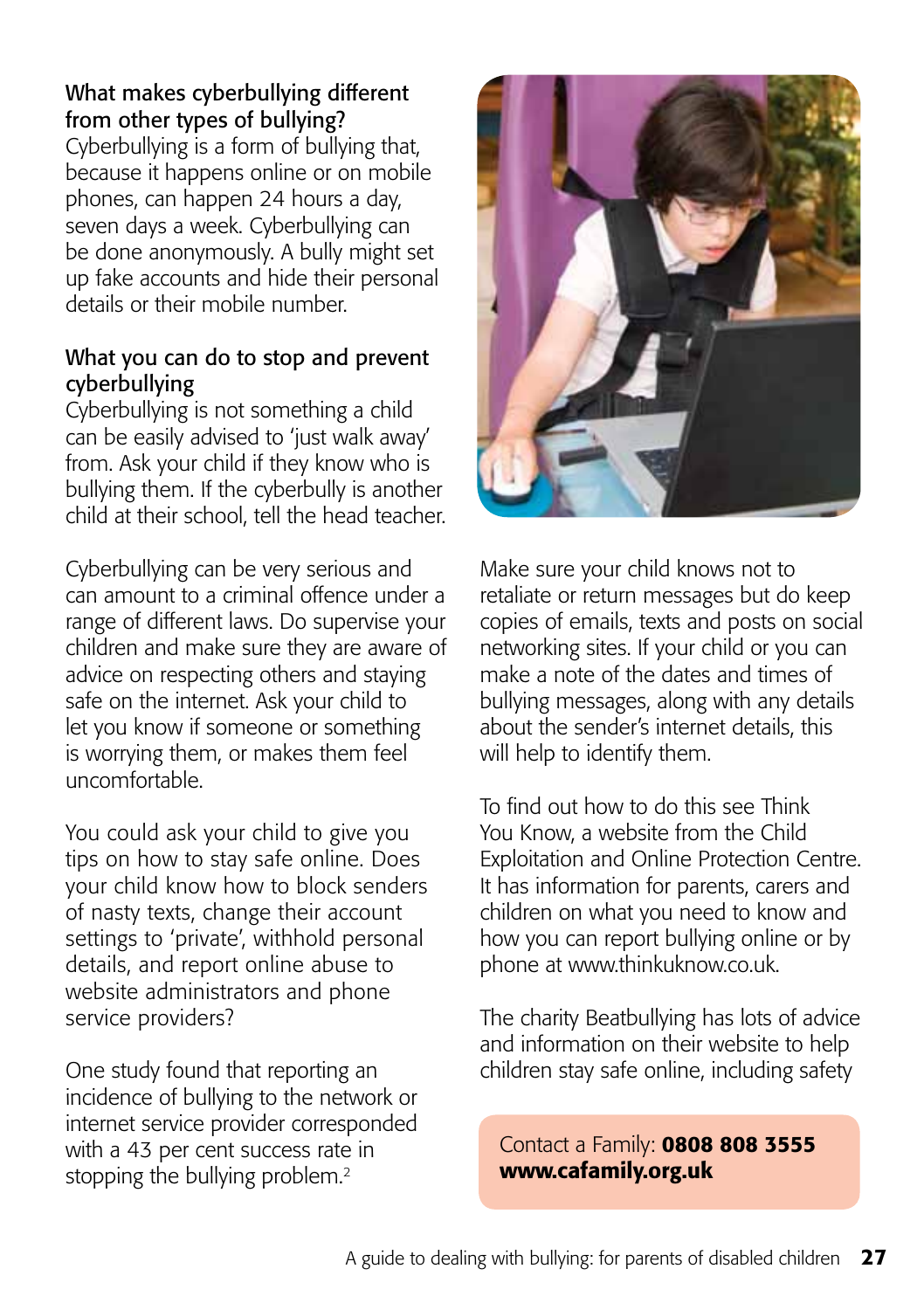advice and practical tips to deal with cyberbullying. Beatbullying believes that young people are more likely to respond to advice and guidance from their peers. CyberMentors aged 11 to 17 and MiniMentors aged 5 to 11 are trained to provide online peer support. See 'Useful organisations' on page 29.

#### When bullying becomes a hate crime

Any crime, like stealing from someone, destroying their things, or harassing them can be a disability hate crime if it is done because of a person's disability. Using mobile phones and the internet to bully people may also break several laws.

If your child is the victim of a hate crime you could tell the school (see page 13). In some schools, students can report bullying or hate crime on the school's website.

You can also consider asking the school to report a crime to the police on your behalf.

#### Third-party reporting websites

A third-party reporting website is a place where you can tell someone what has happened. The third-party reporting site then tells the police for you and does not have to pass on your personal details. Stop Hate UK offer independent and confidential Hate Crime reporting services in some areas. Check their website for a list of areas at www.stophateuk.org or you can call our freephone helpline on 0808 808 3555 for information.

#### Contacting the police

You can contact the police about bullying. If the bully is a child over 10 years old, they are over the age of criminal

"I went to the police to ask if it would be considered a disability hate crime, and the constable took us very seriously."

responsibility in England, Wales and Scotland, so there may be action the police can take. Do not dial 999 unless your child is in immediate danger. Use the non-emergency number; 101 in England, Scotland and Wales, or 0845 600 8000 for Northern Ireland.

You could also seek legal advice about how the law can protect your child or young person, See Useful organisations on page 29.

Some of the parents we spoke to had involved the police.

*"I've been to the police. The bullies were spoken to by the police and warned but it made no difference."*

*"I went to the police to ask if it would be considered a disability hate crime, and the constable took us very seriously."*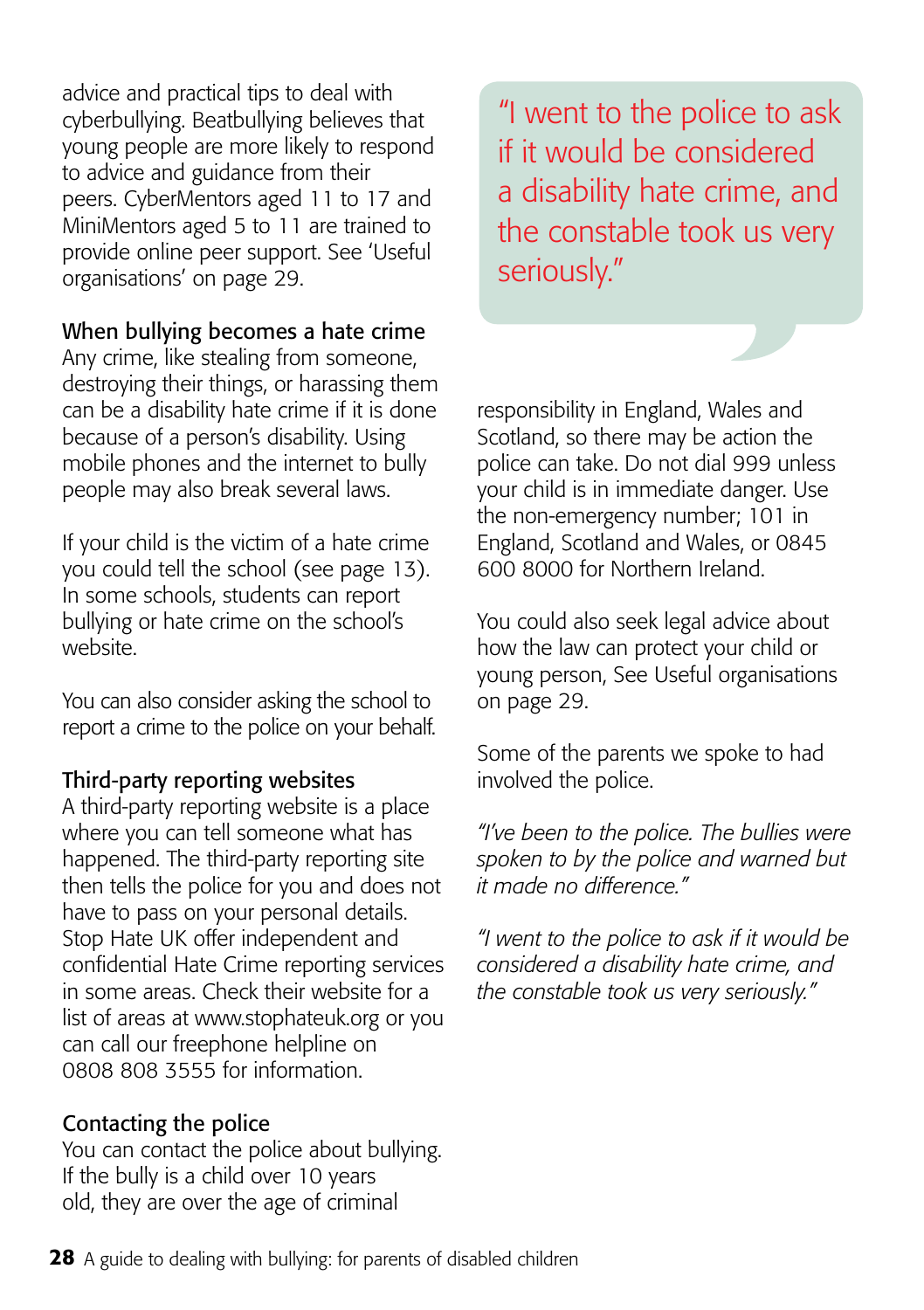

# Useful documents

There are a number of key documents produced by national governments that you may find useful.

*Preventing and Tackling Bullying: Advice for head teachers, staff and governing bodies* (March 2014), Department for Education (England) www.gov.uk

*Respecting Others: Anti-bullying guidance circular 23/03*, Welsh Assembly www.wales.gov.uk

*A National Approach to anti-bullying for Scotland's Children and Young People*  (2010) www.scotland.gov.uk

*Pastoral Care in Schools: Promoting Positive Behaviour* (2001) – (Northern Ireland) Department for Education www.deni.gov.uk

# Useful organisations

There are a number of organisations that provide support to children who are being bullied and their families. If there is a national support group for your child's condition, they may have resources to help. You can also call our freephone helpline for advice about bullying at school on 0808 808 3555, or contact details of local and national support groups.

Some organisations offer support and training for parents and young people.

### Anti-Bullying Alliance

www.anti-bullyingalliance.org.uk Resources and information for parents and schools to help address bullying of children with special educational needs and disabilities.

# Anti-Bullying Network

www.[antibullying.net](http://antibullying.net) Scottish organisation providing anti-bullying support to school communities on the internet, with a parents and young people's section.

#### Beatbullying

[www.beatbullying.org](http://www.beatbullying.org) Offers online information and practical advice on dealing with bullying for children, young people, parents and professionals. Also train CyberMentors and MiniMentors to provide peer support to children and young people.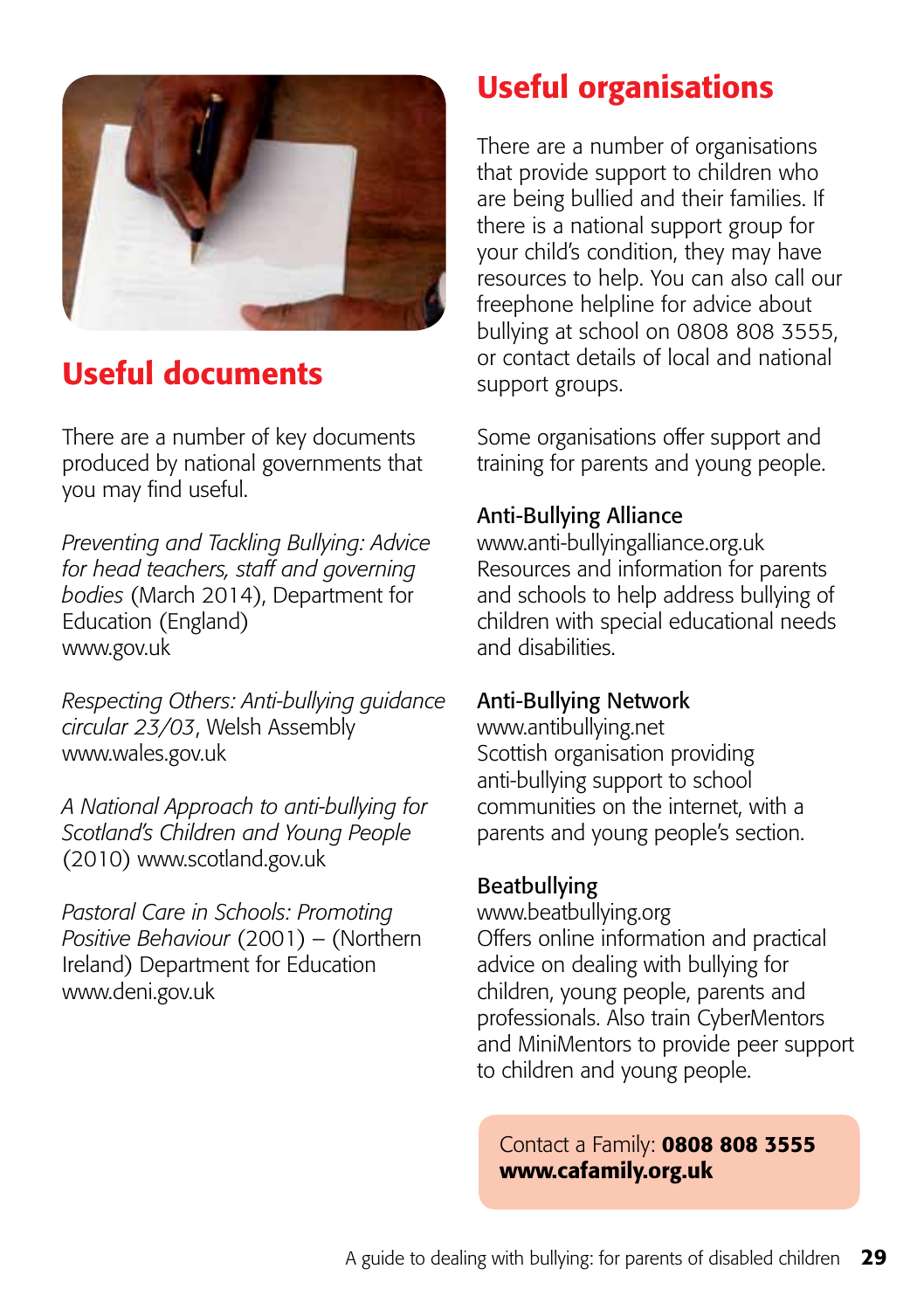### Bullies Out

[www.bulliesout.com](http://www.bulliesout.com) Information and advice for children, young people and adults in Wales.

# Bullying UK

www.bullying.co.uk Helpline: 0808 800 2222 Offers information for parents, young people and professionals who are concerned about bullying.

# Changing Faces

Tel: 0845 4500 275 [www.changingfaces.org.uk](http://www.changingfaces.org.uk) Supports people with differences in facial features, hands or body.

# Childline

Helpline: 0800 1111 (24 hours) [www.childline.org.uk](http://www.childline.org.uk) Offer a helpline and online support for children on any issue, including bullying.

# Childnet International

#### www.childnet-int.org

Works with organisations to help make the Internet a safe place for children. Has online information for parents, children and young people.

#### Children's Law Centre Northern Ireland

Helpline: 0808808 5678 www.childrenslawcentre.org Provides free information and advice on legal matters relating to children and young people.

# Coram Children's Legal Centre

Helpline: 0808 8020 008 www.childrenslegalcentre.com Provides free information and advice and to children, young people, their families in England.

# Education Support for Northern Ireland

[www.education-support.org.uk](http://www.education-support.org.uk
) Information for parents, students and teachers about bullying and other issues.

### Equality Advisory and Support Service (EASS)

Helpline: 0808 800 0082 www.equalityadvisoryservice.com Provides information, advice and support on discrimination and human rights issues to individuals in England, Scotland and Wales.

### Equality and Human Rights Commission

[www.equalityhumanrights.com](http://www.equalityhumanrights.com) Provides information and guidance on human rights, including disability discrimination.

# Equality Commission for Northern Ireland

Tel: 028 90 500 600 [www.equalityni.org](http://www.equalityni.org) Provides information and guidance on discrimination and human rights issues, including disability discrimination.

# Kidscape

Helpline: 08451 205 204 [www.kidscape.org.uk](http://www.kidscape.org.uk) Provides a helpline for parents of children who are being bullied and offers confidence-building sessions for children who are being bullied.

# Mencap Direct

Helpline: 0808 808 1111 [www.mencap.org.uk](http://www.mencap.org.uk)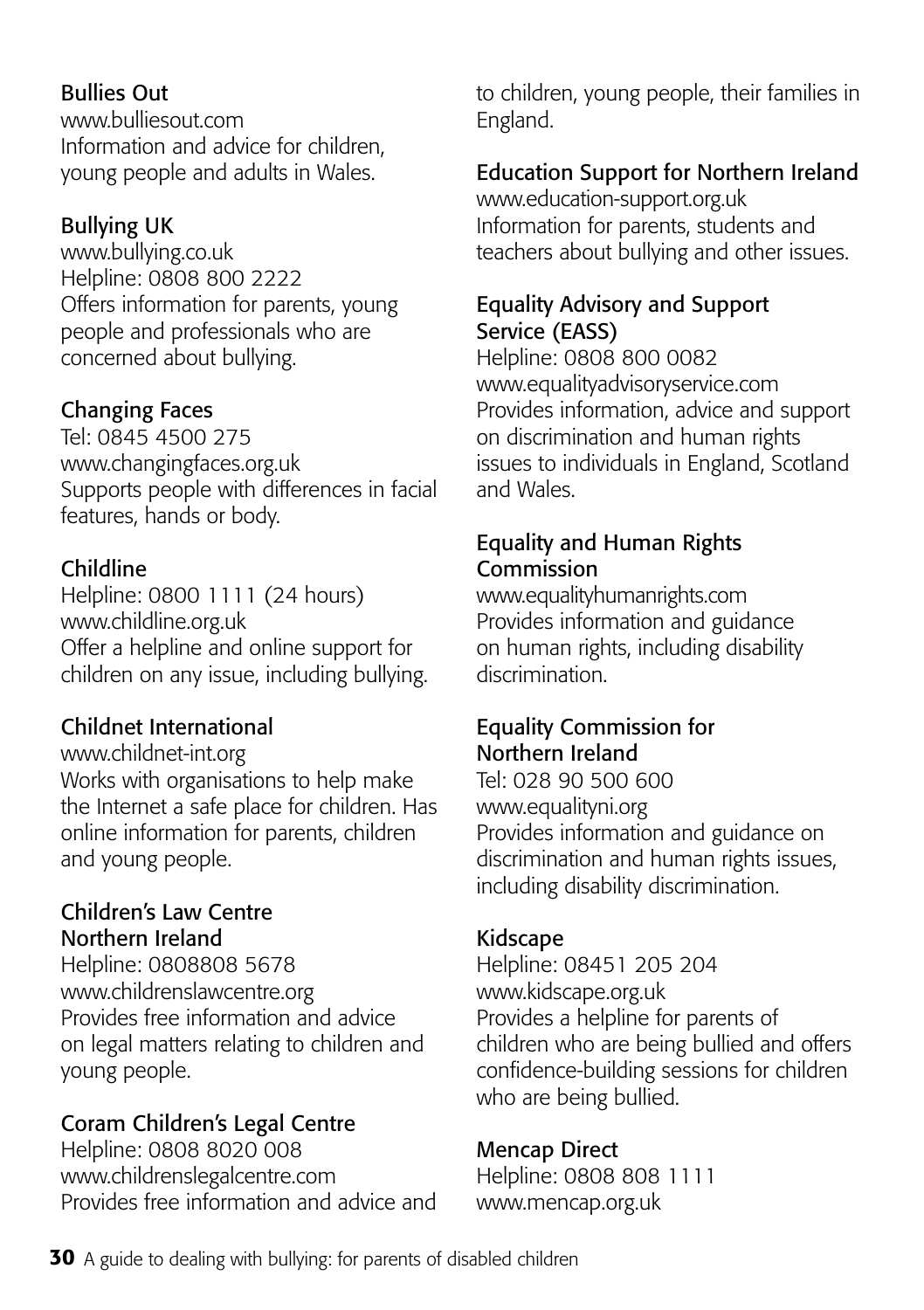Provides advice and support and works with people with a learning disability and their parent carers to change laws and services, and challenge prejudice.

### National Autistic Society

Helpline: 0845 070 4004 [www.nas.org.uk](http://www.nas.org.uk) Supports people with autism and their families and has resources for parent carers, school staff and young people on preventing bullying. There is also information on 'Circle of Friends' to promote inclusion in mainstream schools.

### National Network of Parent Carer Forums (NNPCF)

#### www.nnpcf.org.uk

Parent carer forums aim to improve local services for disabled children and their families in England by supporting and developing parent participation. Call our freephone helpline on 0808 808 3555 to find out if there is a forum in your area.

# National Parent Partnership Network

www.parentpartnership.org.uk Local Parent Partnership Services (PPS) offer advice and support to parents and carers of children and young people with special educational needs.

# Respect Me (Scotland)

Helpline: 0844 800 8600 [www.respectme.org.uk](http://www.respectme.org.uk) Provides information for parents and young people in Scotland.

# Scottish Child Law Centre

Helpline: 0800 318 8970 www.sclc.org.uk Provides free legal advice for and about children in Scotland.



# Stop Hate UK

www.stophateuk.org Helpline: 0800 138 1625 Stop Hate UK work with young people and communities, and deliver training and consultancy across the UK.They provide 24 hour support to people who have been affected by hate crime.

#### **Thinkuknow**

www.thinkuknow.co.uk The Child Exploitation and Online Protection Centre (CEOP) online safety site has advice and tips for children, adults and professionals with information in English and Welsh.

# UK Safer Internet Centre

Helpline: 0844 381 4772 www.saferinternet.org.uk Information and resources on internet safety, and responsible use of technology for parents, teachers and children.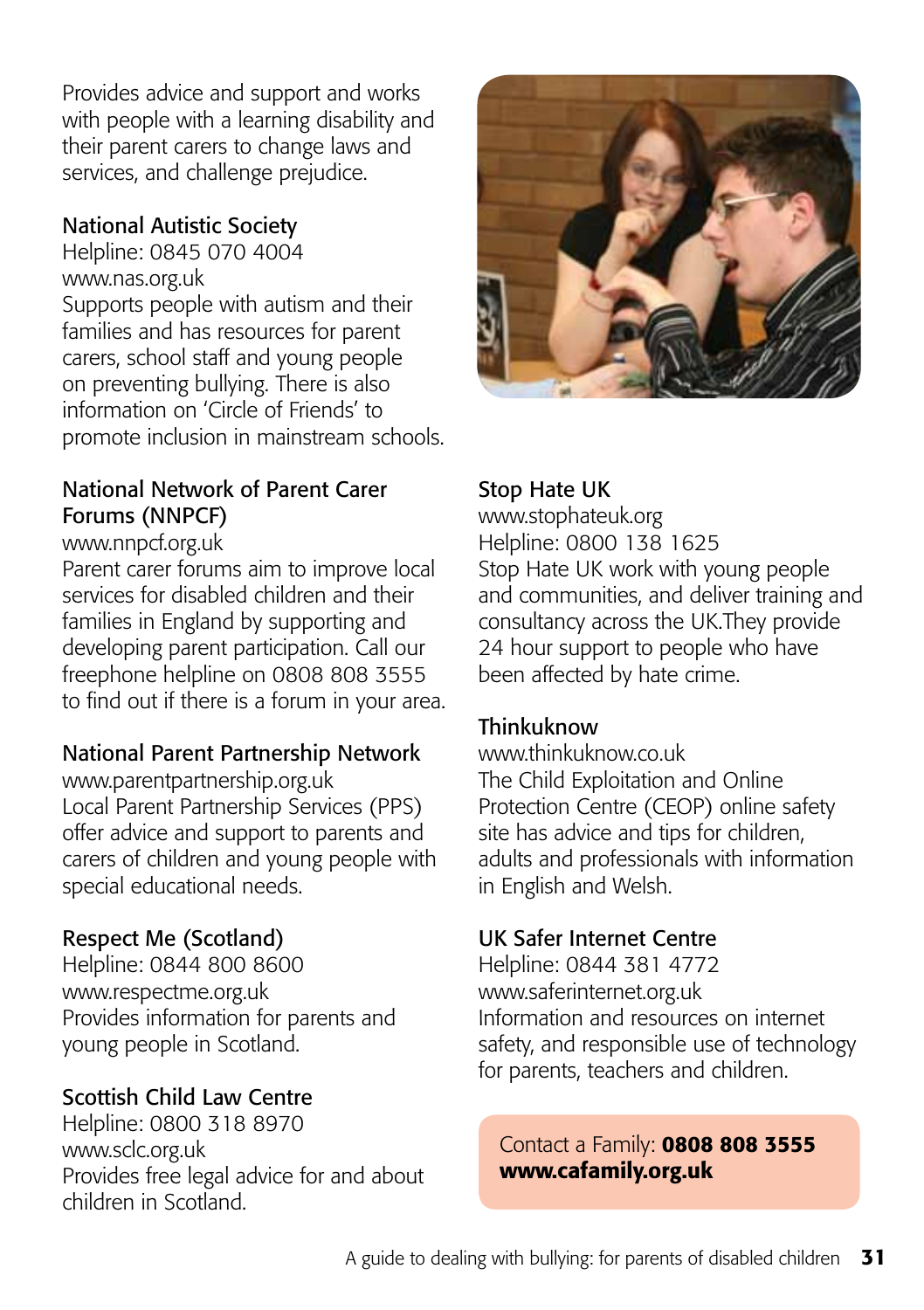| Bullying diary for parents |  |  |                                                                                                                                                       |
|----------------------------|--|--|-------------------------------------------------------------------------------------------------------------------------------------------------------|
|                            |  |  | time<br>Date and                                                                                                                                      |
|                            |  |  | Where did it<br>happen?                                                                                                                               |
|                            |  |  | Description of<br>· who saw it?<br>· who did it?<br>incident:<br>• what<br>happened?                                                                  |
|                            |  |  | (injuries - are<br>there photos?)<br>were there any<br>----> your   Did you tell<br>  child affected at   the school?<br>  w.c.-- .'<br>later effects |
|                            |  |  |                                                                                                                                                       |
|                            |  |  | school do?<br>school, then<br>what did the<br>If you told the                                                                                         |
|                            |  |  | Have things<br>same, or got<br>worse for your<br>child?<br>got better,<br>stayed the                                                                  |

# Bullying diary for parents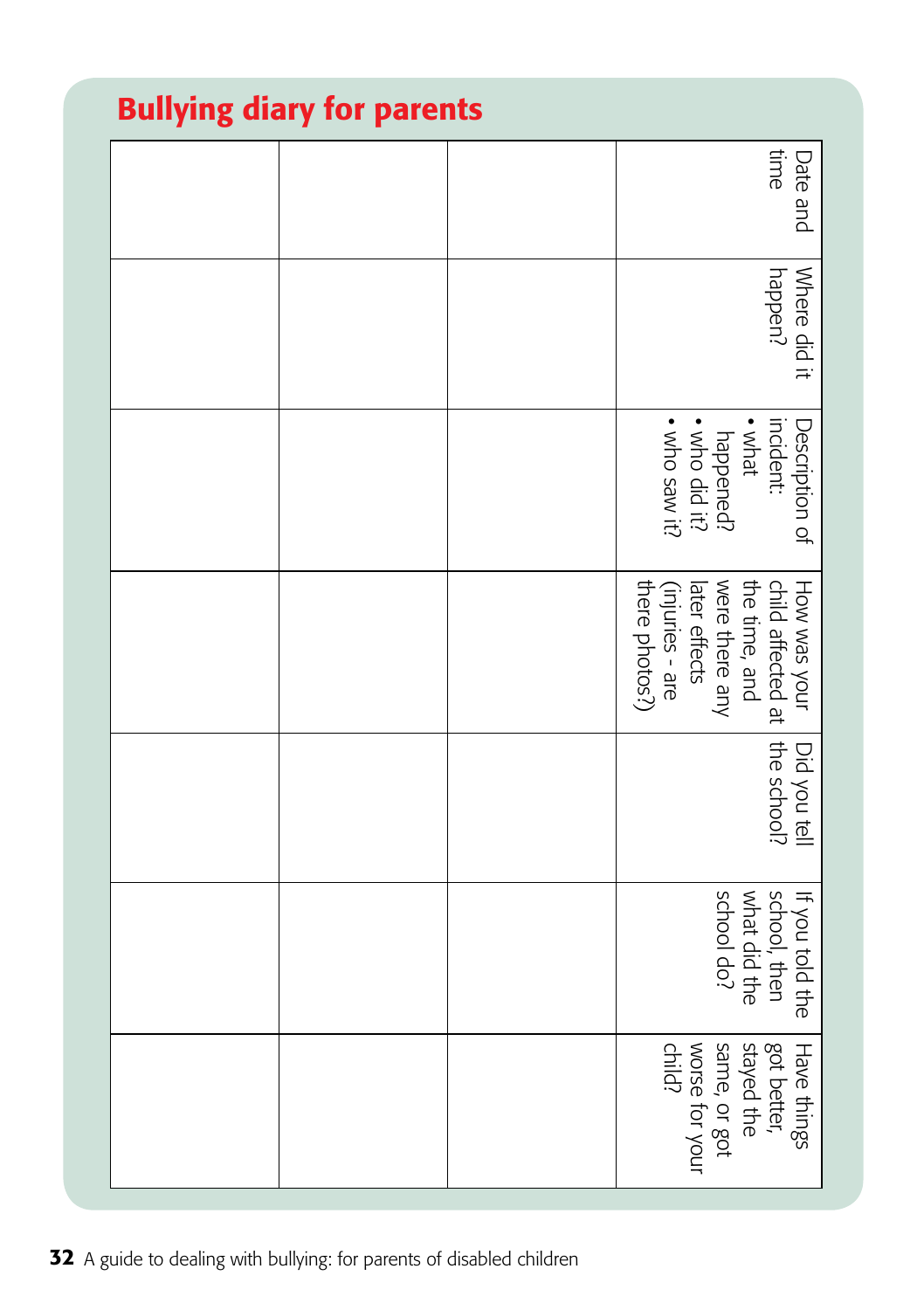# Sample letter to send to school if your child is being bullied

discussion and the contract of the contract of the contract of the Date

Dear (name of teacher or Head)

I believe my son/daughter is being bullied. This is upsetting her/him very much.

I would very much like to meet you to discuss what the school can do to stop the bullying.

(If you have spoken to the school before) I have spoken to the school about my child being bullied (give name of person you spoke to and dates) but no action has been taken/the bullying has not stopped/the bullying is getting worse. (Use any of these points or add your own.)

Please find attached a report of the bullying giving the details of what has happened.

I understand that the school has a duty of care towards my child and feel that the school is not following the law and/or guidance. To stop the bullying, I feel the school could... (see 'What the school can do' on page 14 of this guide).

I would like a copy of my child's school record. Please pass on this request to the chair of governors.

I would also like copies of the school's behaviour, anti-bullying and special educational needs policy.

(If the school is not doing what it must or should do, give details.)

I am available for a meeting on (give dates).

I would like to bring a friend or adviser with me (give name).

Yours sincerely,

(Your name)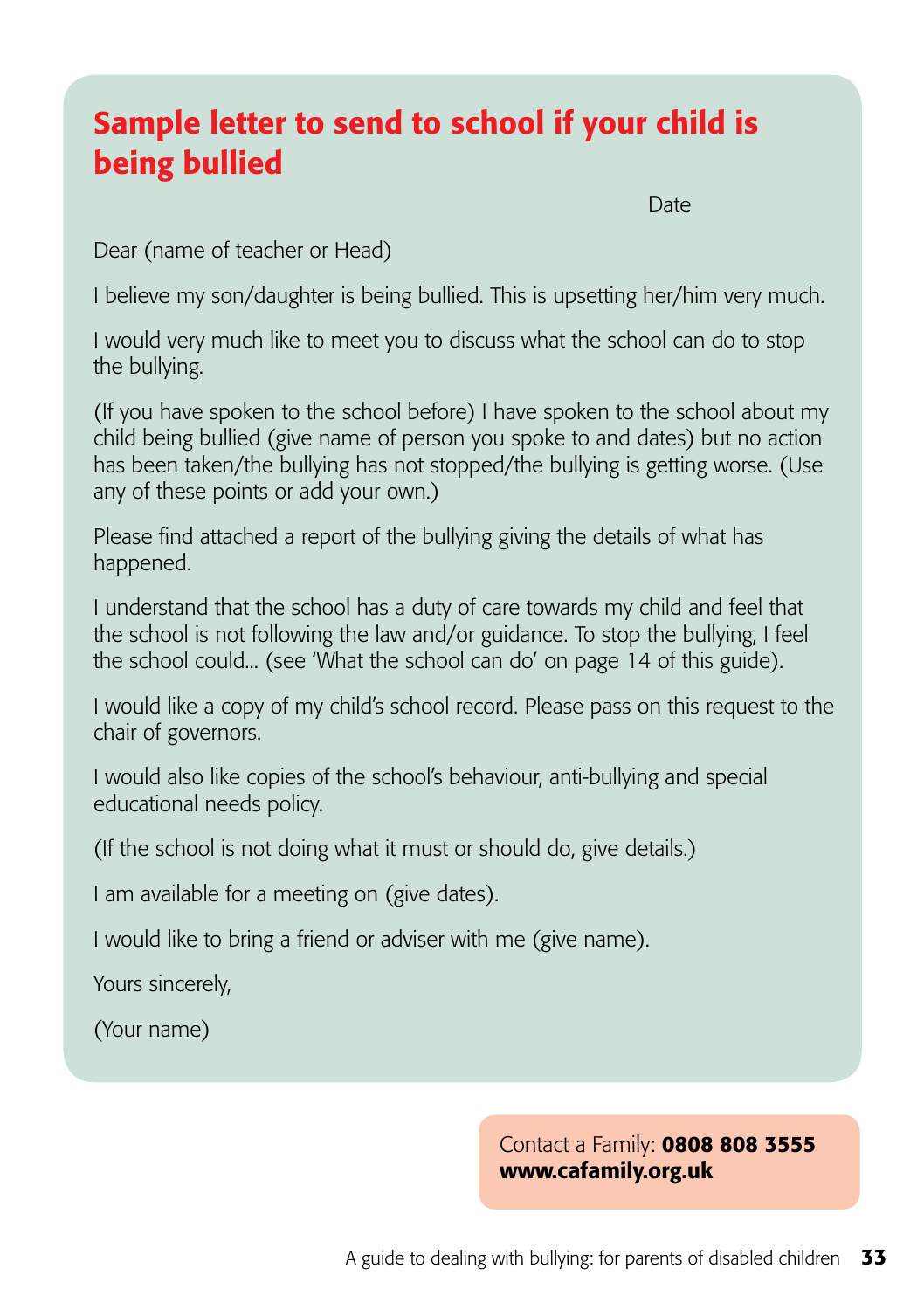# References

1. *Perspectives on bullying and difference: supporting young people with special educational needs and/or disabilities in schools* edited by C. McLaughlin, R. Byers and C. Oliver, (National Children's Bureau, 2012)

2. *Virtual Violence: Protecting children from cyberbullying* (Beatbullying, 2009), p44.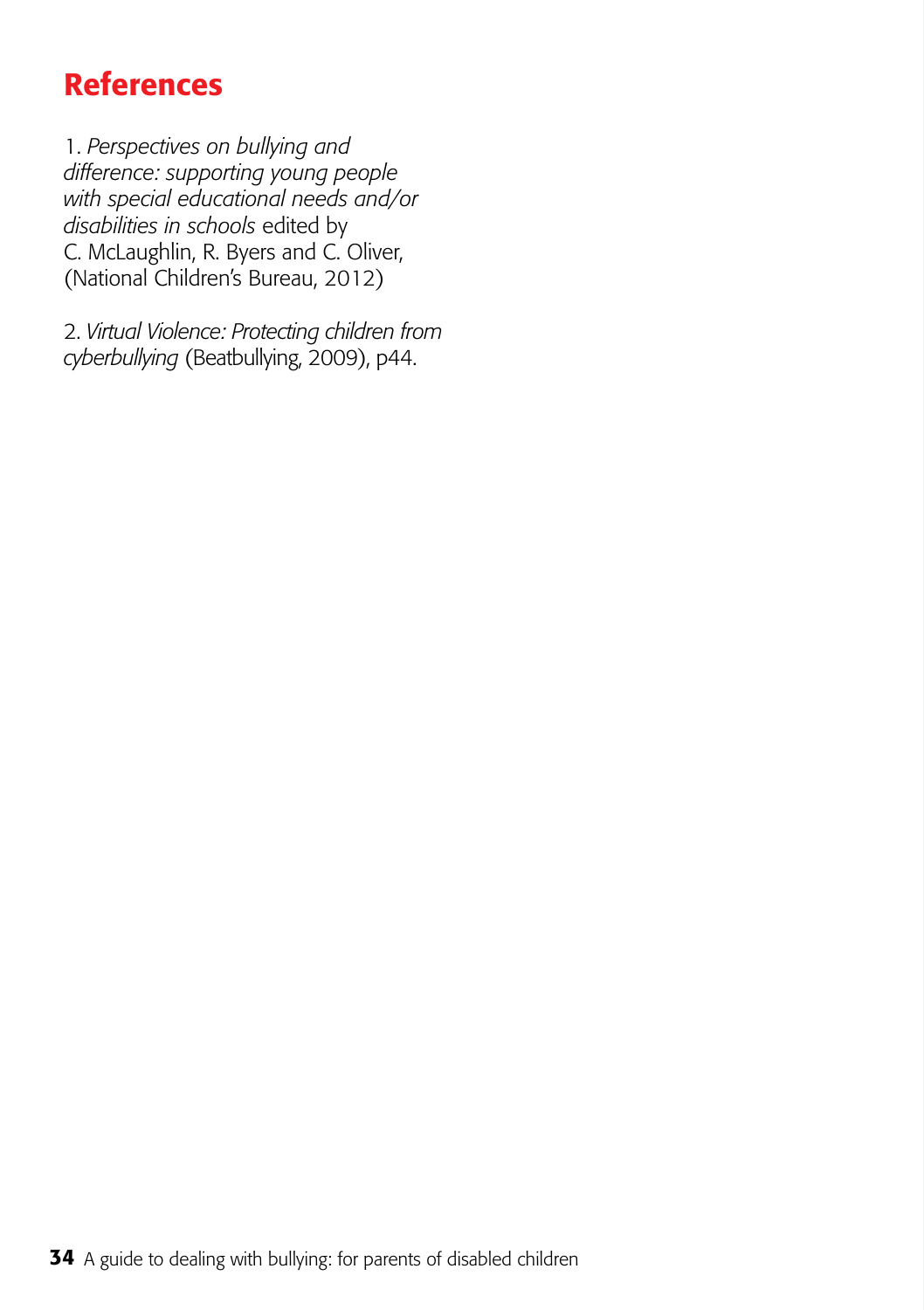Disclaimer: Please note that inclusion of information in this guide does not imply endorsement of products or services by Contact a Family.

Contact a Family thanks all the families who contributed their stories.

Original guide written by Penny Roper. Revised September 2013 by the Anti-bullying Steering Group led by Angie Fenn.

The Anti-bullying Steering Group consists of Contact a Family, the National Network of Parent Carer Forums and Mencap.

#### Support Contact a Family

Help us continue to provide information, advice and support to ALL families with disabled children  $in$  the  $I$ 

From cake sales, to running the London Marathon, or signing up to be a regular giver – there are many ways you can help.

Find out more on our website at www.cafamily.org.uk/fundraising, call us on 020 7608 8786, or email fundraising@cafamily.org.uk

Or why not get involved in our campaign work across the UK? Visit www.cafamily.org.uk/influencing

#### Social networking

Contact a Family is on Facebook and Twitter. Join us at:

Facebook [www.facebook.com](http://www.facebook.com/contactafamily)/contactafamily

**Twitter** [twitter.com/contactafamily](http://twitter.com/contactafamily)

#### Videos

You can watch videos on our YouTube channel at [www.youtube.com/cafamily](http://www.youtube.com/cafamily)